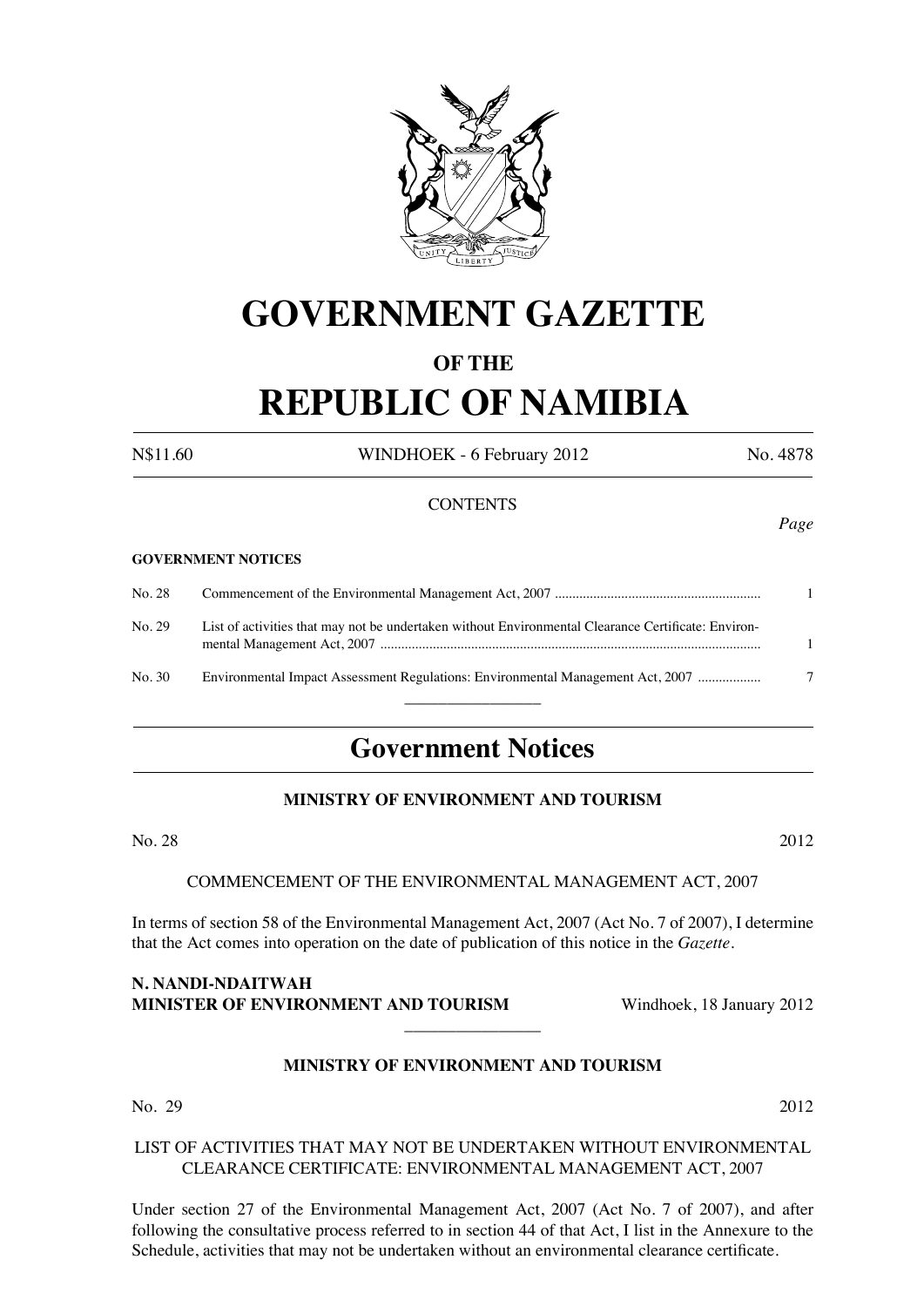### **N. Nandi-Ndaitwah Minister of Environment and Tourism** Windhoek, 18 January 2012

#### **SCHEDULE**

#### **Definitions**

**1.** In this notice, a word or expression to which a meaning has been assigned in the Act has that meaning, and unless the context otherwise indicates -

"alien species" means -

- (a) a non-indigenous plant, animal or micro organism; or
- (b) an indigenous plant, animal or micro organism, translocated or intended to be translocated to a place outside its natural range of nature,

that does not normally interbreed with individuals of another kind, including any subspecies cultivar, variety, geographic race, strain, hybrid or geographically separate population;

"Aquaculture Act, 2002" means the Aquaculture Act, 2002 (Act No. 18 of 2002);

"Atmospheric Pollution Prevention Ordinance, 1976" means the Atmospheric Pollution Prevention Ordinance, 1976 (Ordinance No. 11 of 1976);

"aquaculture" means the farming and ranching of aquatic animals;

"canal" means an open structure that is lined or reinforced for the conveying of a liquid or that serves as an artificial watercourse;

"channel" means an excavated hollow bed for running water or an artificial underwater depression to make a water body navigable or to improve the flow of water in a natural stream, river or the sea;

"construction" means the building, erection or modification of a facility, structure or infrastructure that is necessary for the undertaking of an activity, including the modification, alteration, upgrading or decommissioning of such facility, structure or infrastructure;

"dangerous goods" means goods which by reason of their nature, quantity or mode of stowage, are likely to endanger the environment or the lives or the health of persons, and which are listed in -

- (a) Part 4 of the Road Traffic and Transport Regulations published in Government Notice No. 53 of 30 March 2001; or
- (b) any other law as dangerous goods;

"generation" in relation to electricity, means the production of electricity by way of natural or artificial processes;

"genetically modified organisms" means an organism that possesses a novel combination of genetic material obtained through the use of modern biotechnology, and includes combinations of genetically modified organisms;

"Hazardous Substances Ordinance, 1974" means the Hazardous Substance Ordinance, 1974 (Ordinance No. 14 of 1974);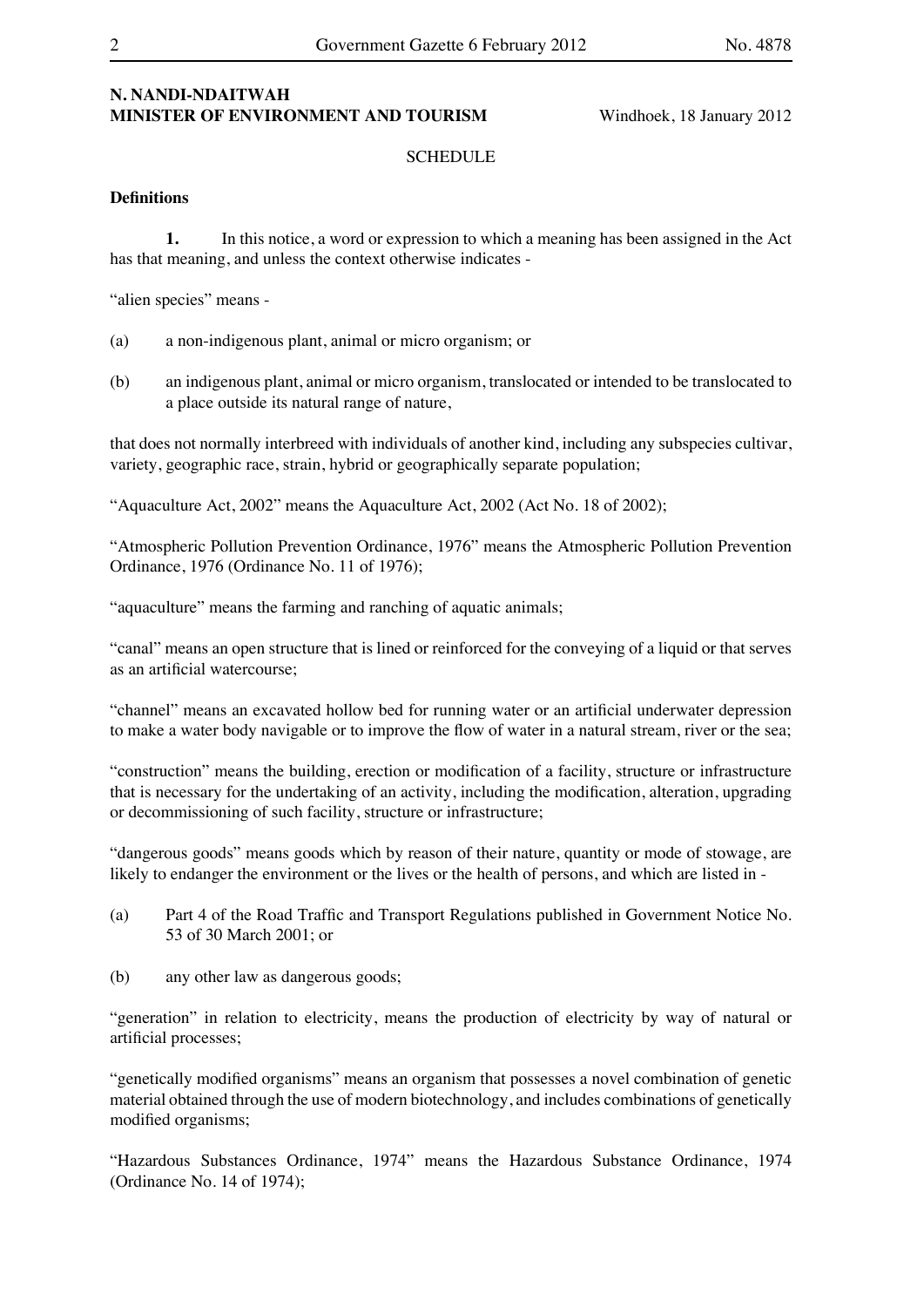"high-water mark" means the highest line reached by the sea during ordinary storms occurring during the most stormy period of the year, excluding exceptional or abnormal floods;

"mariculture" means the culture or husbandry of fish in sea water;

"Minerals (Prospecting and Mining) Act, 1992" means the Minerals (Prospecting and Mining) Act, 1992 (Act No. 33 of 1992);

"public road" means any road, street or thoroughfare or any other place which is commonly used by the public or any section thereof or to which the public or any section thereof has a right of access and includes -

- (a) the verge of any such road, street or thoroughfare;
- (b) any bridge, culvert, causeway, ferry, ford or drift traversed by any such road, street or thoroughfare;
- (c) any other work or object forming part of or connected with or belonging to such road, street or thoroughfare;

"sea" means the water and the bed of the sea and includes the land between the high-water and lowwater marks;

"supply", in relation to electricity, means the delivery of electricity to a customer as a commodity;

"the Act" means the Environmental Management Act, 2007 (Act No. 7 of 2007).

"transmission", in relation to electricity, means the conveyance of electricity by means of a transmission system, which consists wholly or mainly of high voltage networks and electrical plant, from an energy source or system to a customer;

#### **Identification of competent authority**

**2.** If no person or authority is in terms of any law charged with the responsibility of granting authorisation in respect of an activity listed in this notice, the Minister is the competent authority in respect of the activity, unless otherwise determined in terms of section 30(3) of the Act.

#### **ANNEXURE**

# **LIST OF ACTIVITIES THAT MAY NOT BE UNDERTAKEN WITHOUT ENVIRONMENTAL CLEARANCE CERTIFICATE**

#### **ENERGY GENERATION, TRANSMISSION AND STORAGE ACTIVITIES**

1. The construction of facilities for -

- (a) the generation of electricity;
- (b) the transmission and supply of electricity;
- (c) refining of gas, oil and petroleum products; and
- (d) nuclear reaction, including production, enrichments, processing, reprocessing, storage or disposal of nuclear fuels, radioactive products and waste.

#### **WASTE MANAGEMENT, TREAMENT, HANDLING AND DISPOSAL ACTIVITIES**

2.1 The construction of facilities for waste sites, treatment of waste and disposal of waste.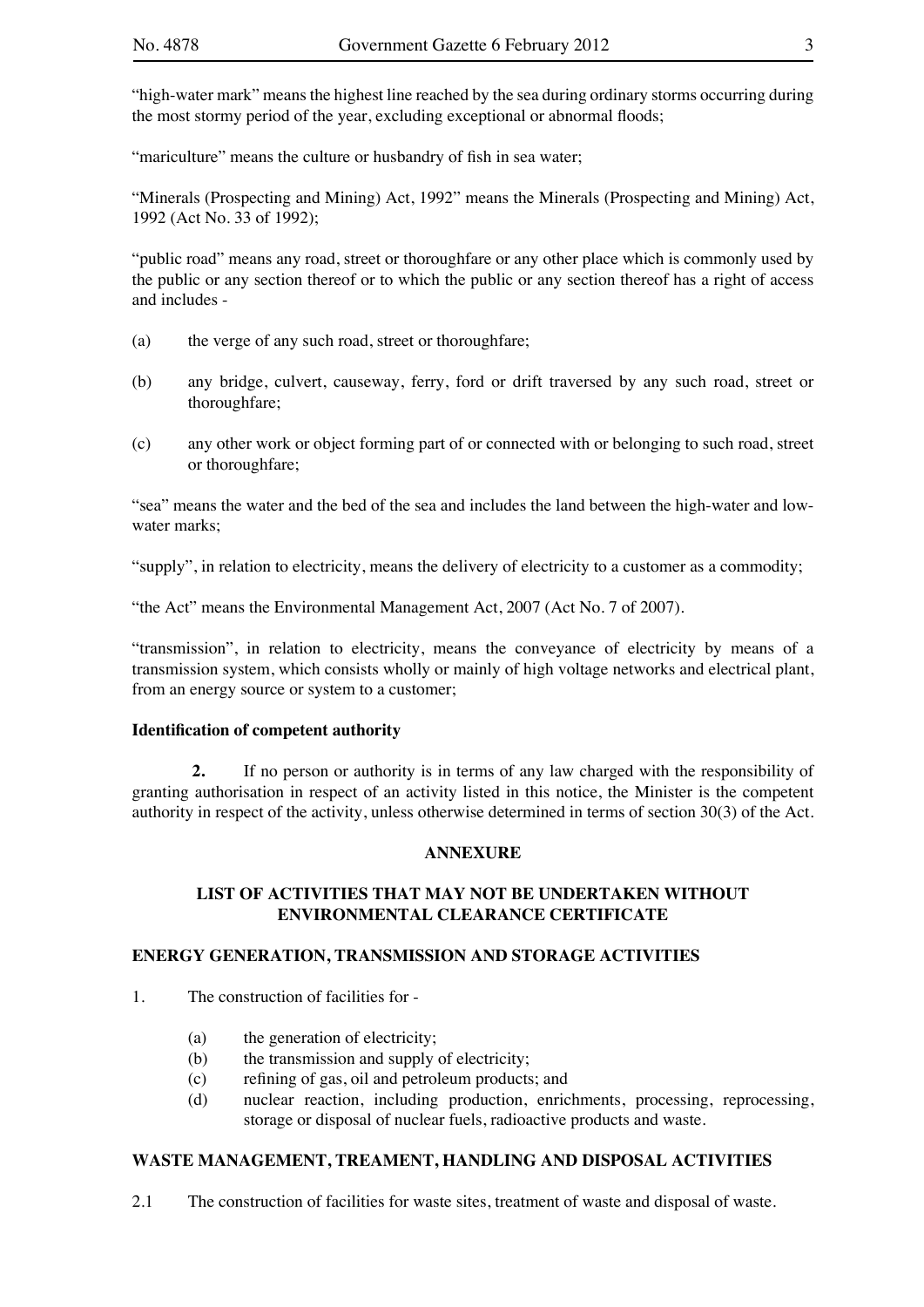- 2.2 Any activity entailing a scheduled process referred to in the Atmospheric Pollution Prevention Ordinance, 1976.
- 2.3 The import, processing, use and recycling, temporary storage, transit or export of waste.

# **MINING AND QUARRYING ACTIVITIES**

- 3.1 The construction of facilities for any process or activities which requires a licence, right or other form of authorisation, and the renewal of a licence, right or other form of authorisation, in terms of the Minerals (Prospecting and Mining Act), 1992.
- 3.2 Other forms of mining or extraction of any natural resources whether regulated by law or not.
- 3.3 Resource extraction, manipulation, conservation and related activities.
- 3.4 The extraction or processing of gas from natural and non-natural resources, including gas from landfill sites.
- 3.5 The extraction of peat.

# **FORESTRY ACTIVITIES**

4. The clearance of forest areas, deforestation, aforestation, timber harvesting or any other related activity that requires authorisation in term of the Forest Act, 2001 (Act No. 12 of 2001) or any other law.

# **LAND USE AND DEVELOPMENT ACTIVITIES**

- 5.1 The rezoning of land from
	- (a) residential use to industrial or commercial use;
	- (b) light industrial use to heavy industrial use;
	- (c) agricultural use to industrial use; and
	- (d) use for nature conservation or zoned open space to any other land use.
- 5.2 The establishment of land resettlement schemes.
- 5.3 Construction of veterinary protected area or game proof and international boundary fences.

# **TOURISM DEVELOPMENT ACTIVITIES**

6. The construction of resorts, lodges, hotels or other tourism and hospitality facilities.

# **AGRICULTURE AND AQUACULTURE ACTIVITIES**

- 7.1 Construction of facilities for aquaculture production, including mariculture and algae farms where the structures are not situated within an aquaculture development zone declared in terms of the Aquaculture Act, 2002.
- 7.2 The declaration of an area as an aquaculture development zone in terms of the Aquaculture Act, 2002.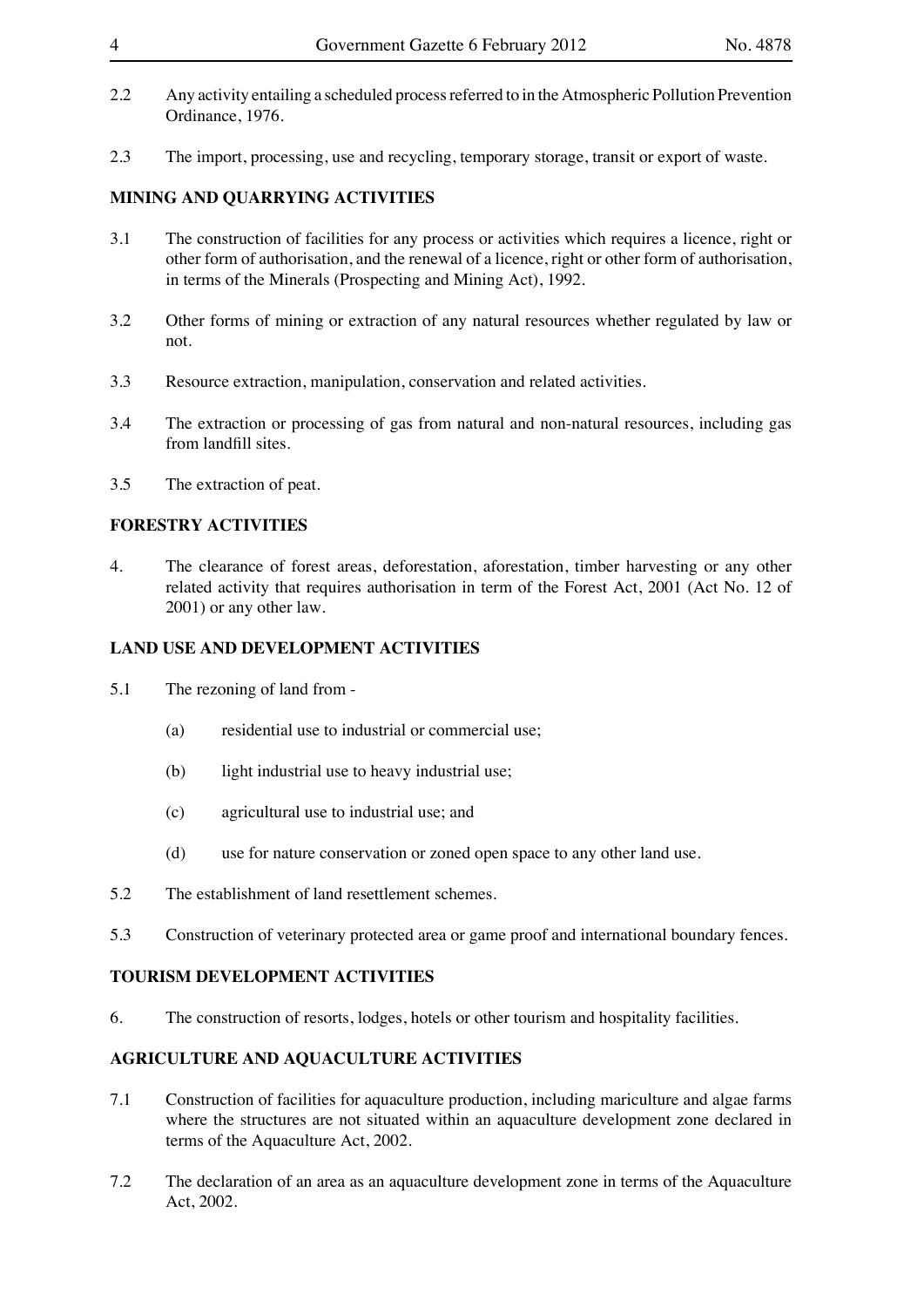- 7.3 The genetic modification of any organism with the purpose of fundamentally changing the inherent characteristics of that organism.
- 7.4 The import, processing and transit of genetically modified organisms.
- 7.5 Pest control.
- 7.6 The release of genetically modified organisms into the environment where an environmental assessment is required by law.
- 7.7 The release of any organism outside its natural area of distribution that is to be used for biological pest control.
- 7.8 The introduction of alien species into local ecosystems.

# **WATER RESOURCE DEVELOPMENTS**

- 8.1 The abstraction of ground or surface water for industrial or commercial purposes.
- 8.2 The abstraction of groundwater at a volume exceeding the threshold authorised in terms of a law relating to water resources.
- 8.3 Any water abstraction from a river that forms an international boundary.
- 8.4 Construction of canals and channels including the diversion of the normal flow of water in a riverbed and water transfer schemes between water catchments and impoundments.
- 8.5 Construction of dams, reservoirs, levees and weirs.
- 8.6 Construction of industrial and domestic wastewater treatment plants and related pipeline systems.
- 8.7 Irrigation schemes for agriculture excluding domestic irrigation.
- 8.8 Construction and other activities in water courses within flood lines.
- 8.9 Construction and other activities within a catchment area.
- 8.10 Reclamation of land from below or above the high-water mark of the sea or associated inland waters.
- 8.11 Alteration of natural wetland systems.
- 8.12 The release of brine back into the ocean by desalination plants.

#### **HAZARDOUS SUBSTANCE TREATMENT, HANDLING AND STORAGE**

- 9.1 The manufacturing, storage, handling or processing of a hazardous substance defined in the Hazardous Substances Ordinance, 1974.
- 9.2 Any process or activity which requires a permit, licence or other form of authorisation, or the modification of or changes to existing facilities for any process or activity which requires an amendment of an existing permit, licence or authorisation or which requires a new permit, licence or authorisation in terms of a law governing the generation or release of emissions, pollution, effluent or waste.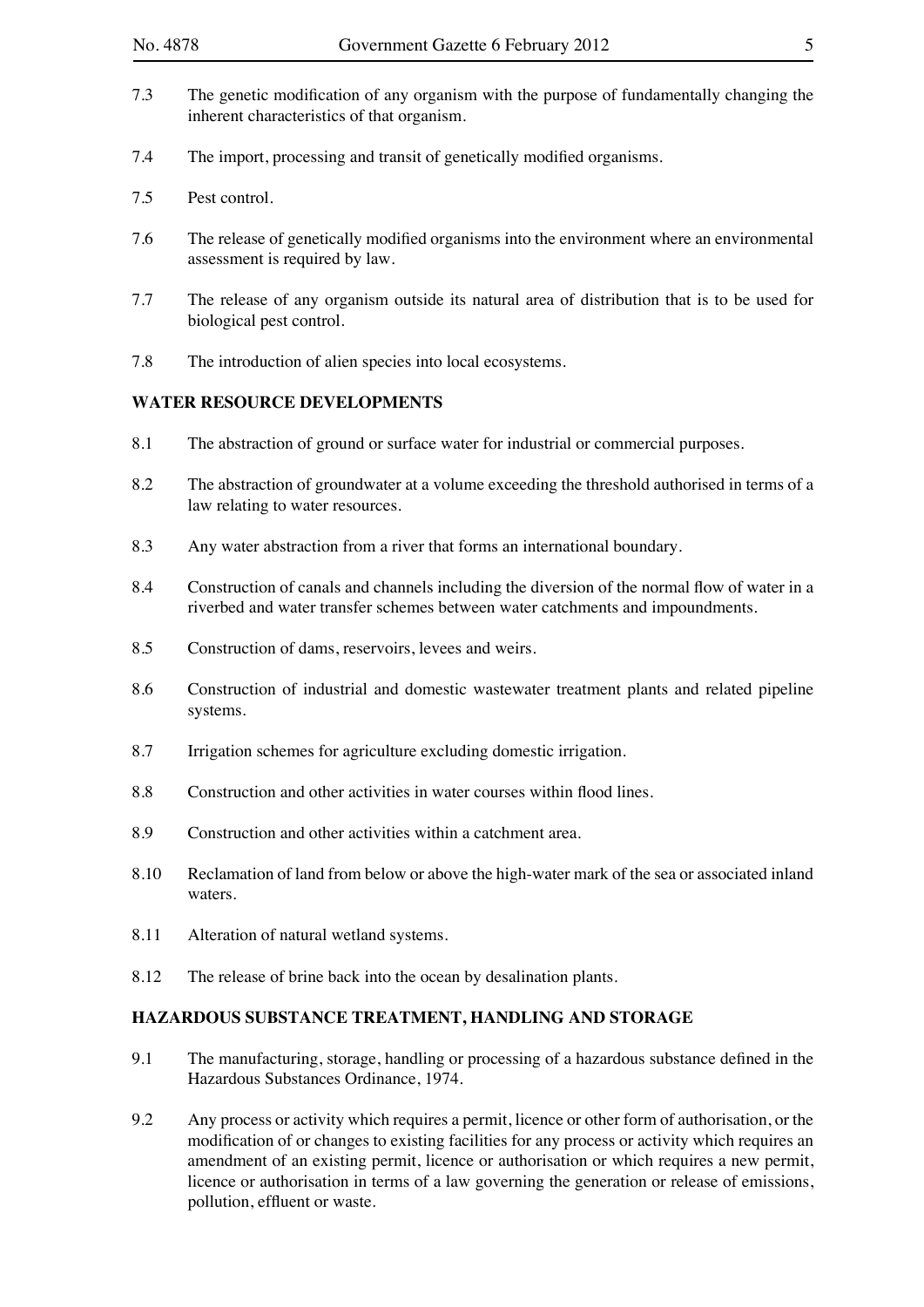- 9.3 The bulk transportation of dangerous goods using pipeline, funiculars or conveyors with a throughout capacity of 50 tons or 50 cubic meters or more per day.
- 9.4 The storage and handling of a dangerous goods, including petrol, diesel, liquid petroleum gas or paraffin, in containers with a combined capacity of more than 30 cubic meters at any one location.
- 9.5 Construction of filling stations or any other facility for the underground and aboveground storage of dangerous goods, including petrol, diesel, liquid, petroleum, gas or paraffin.

#### **INFRASTRUCTURE**

- 10.1 The construction of-
	- (a) oil, water, gas and petrochemical and other bulk supply pipelines;
	- (b) public roads;
	- (c) railways and harbours;
	- (d) airports and airfields;
	- (e) any structure below the high water mark of the sea;
	- (f) cableways;
	- (g) communication networks including towers, telecommunication and marine telecommunication lines and cables;
	- (h) motor vehicle and motorcycle racing and test tracks;
	- (i) the outdoor racing sites of motor powered vehicles including -
		- (i) motorcars;
		- (ii) trucks;
		- (iii) motorcycles;
		- (iv) quad bikes;
		- (v) boats; and
		- (vi) jet skis;
	- (j) masts of any material or type and of any height, including those used for telecommunication broadcasting and radio transmission, but excluding -
		- (i) flag poles; and
		- (ii) lightning conductor poles.
- 10.2 The route determination of roads and design of associated physical infrastructure where
	- (a) it is a public road;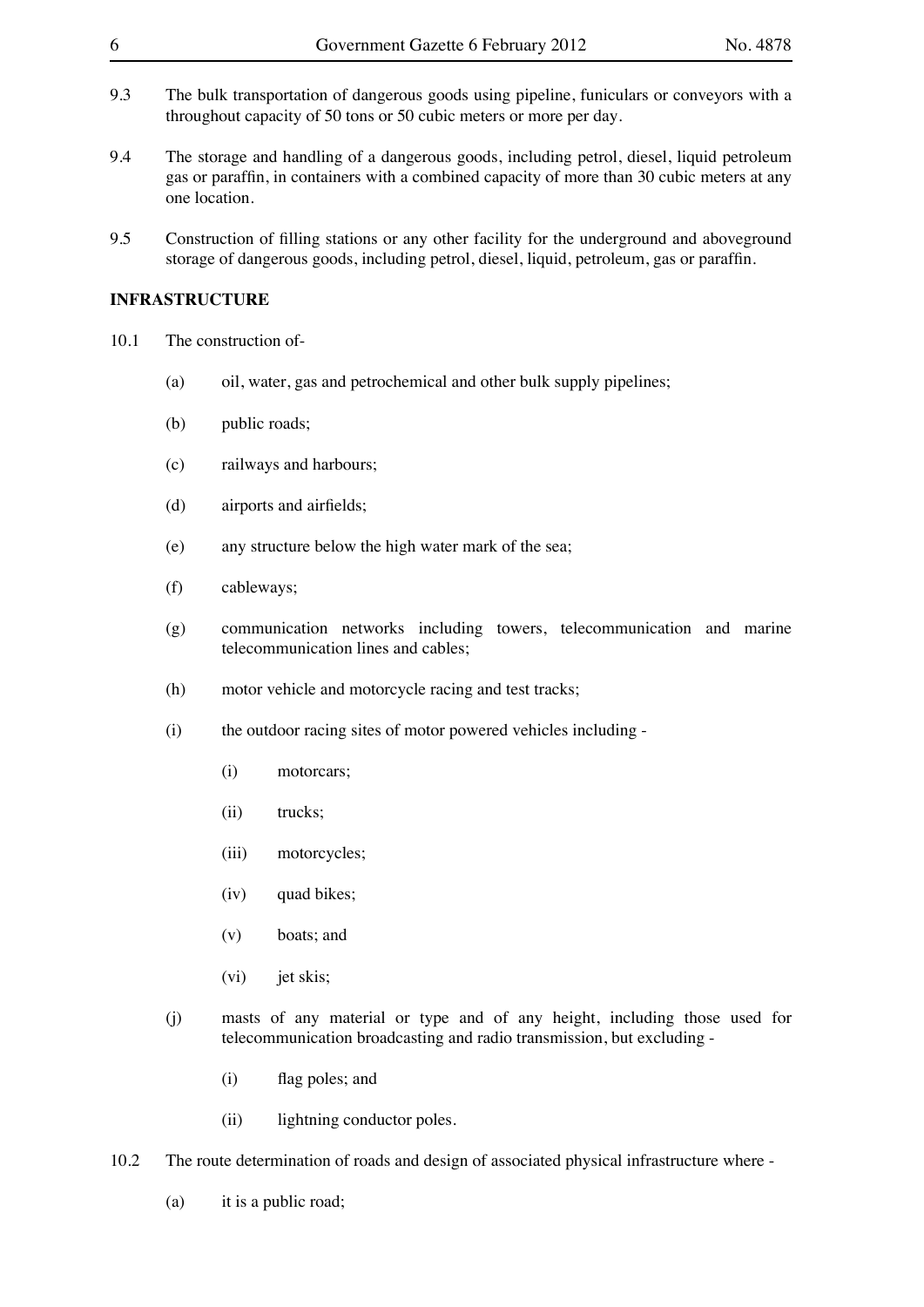- (b) the road reserve is wider than 30 meters; or
- (c) the road caters for more than one lane of traffic in both directions.

#### **OTHER ACTIVITIES**

- 11.1 Construction of military demonstration and testing sites,
- 11.2 Construction of cemeteries, camping, leisure and recreation sites.

#### **MINISTRY OF ENVIRONMENT AND TOURISM**

 $\overline{\phantom{a}}$  , where  $\overline{\phantom{a}}$ 

#### No. 30 2011

#### ENVIRONMENTAL IMPACT ASSESSMENT REGULATIONS: ENVIRONMENTAL MANAGEMENT ACT, 2007

Under section 56 of the Environmental Management Act, 2007 (Act No. 7 of 2007), I have made the regulations set out in the Schedule.

# **N. Nandi-Ndaitwah Minister of Environment and Tourism** Windhoek, 18 January 2012

#### **SCHEDULE**

#### ARRANGEMENT OF REGULATIONS

- 1. Definitions
- 2. Application of regulations
- 3. Duties of proponents
- 4. General requirements for EAP's
- 5. Determining if proposed activity is a listed activity
- 6. Application for environmental clearance certificate
- 7. Process after submission of application
- 8. Scoping report
- 9. Terms of reference
- 10. Competent authority's responsibilities
- 11. Consultation between organs of state
- 12. Considering the scoping report and determining the need for assessment
- 13. Procedure where assessment is not required
- 14. Deciding on the scope of assessment
- 15. Assessment report
- 16. Notification of application and assessment report
- 17. Notification of public hearing in terms of section 36(2) of Act
- 18. Environmental Commissioner's decision
- 19. Amendment of environmental clearance certificate under section 39 of Act
- 20. Transfer of environmental clearance certificate under section 41 of Act
- 21. Public consultation process
- 22. Register of interested and affected persons
- 23. Registered interested and affected persons
- 24. Comments of interested and affected persons
- 25. Appeals in terms of section 50 of Act
- 26. Decision on appeals
- 27. Keeping of records and assessment register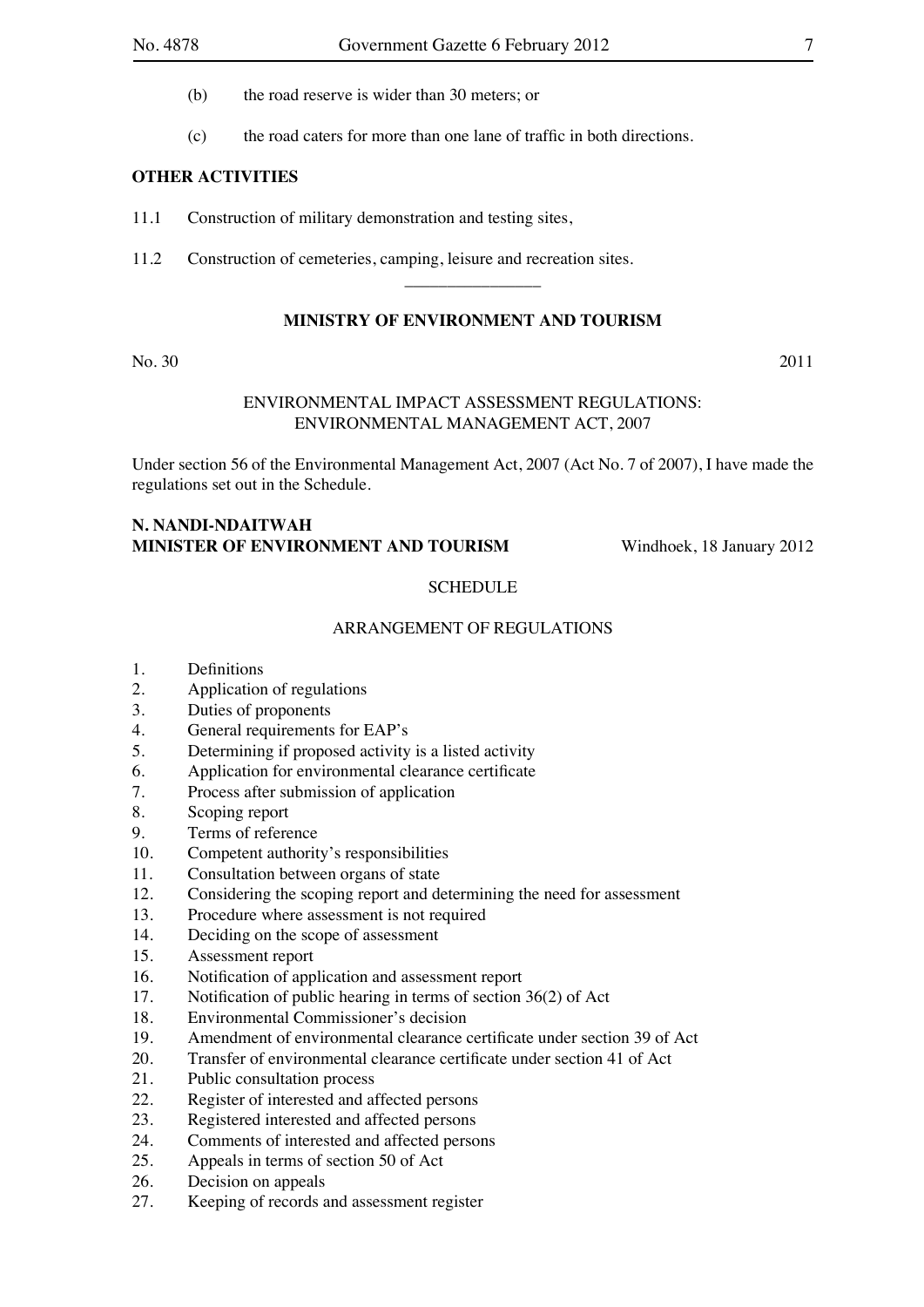- 28. Service of documents
- 29. Manner of payment of fees under the Act
- 30. Penalties and offences Annexure 1: Forms Form 1: Application for environmental clearance certificate Form 2: Application for amendment of conditions of environmental clearance certificate Form 3: Appeal application Annexure 2: Fees

# **Definitions**

**1.** In these regulations a word or expression to which a meaning has been assigned in the Act has that meaning, and unless the context indicates otherwise -

"alternatives", in relation to a proposed activity, means different means of meeting the general purpose and requirements of the activity, which may include alternatives to -

- (a) the property on which or location where it is proposed to undertake the activity;
- (b) the type of activity to be undertaken;
- (c) the design or layout of the activity;
- (d) the technology to be used in the activity; and
- (e) the operational aspects of the activity;

"application" means an application for an environmental clearance certificate in terms of these regulations;

"assessment register" means an assessment register referred to in regulation 27;

"cumulative effect", in relation to an activity, means the effect of an activity that in itself may not be significant but may become significant when added to the existing and potential effects eventuating from similar or diverse activities or undertakings in the area.,

"environmental assessment practitioner" means a person designated by a proponent to manage the assessment process;

"management plan" means a plan that describes how activities that may have significant environments effects on the environment are to be mitigated, controlled and monitored;

"interested and affected party", in relation to the assessment of a listed activity includes -

- (a) any person, group of persons or organisation interested in or affected by an activity; and
- (b) any organ of state that may have jurisdiction over any aspect of the activity;

"public consultation process" means a process referred to in regulation 21, in which potential interested and affected parties are given an opportunity to comment on, or raise issues relevant to, specific matters;

"scoping report" means a document prepared by the proponent to present the case for the assessment of an activity as part of the initial assessment process;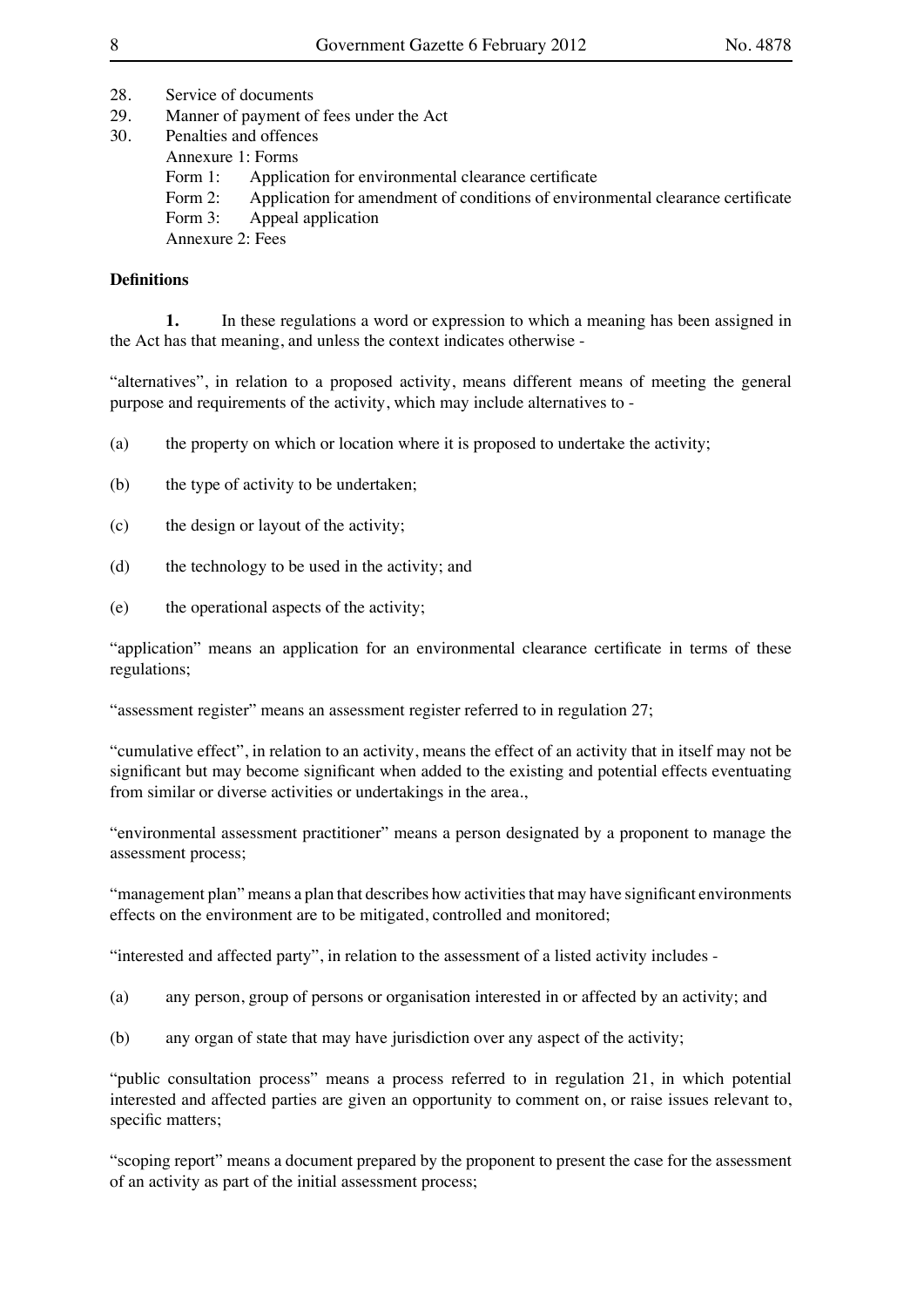"terms of reference" means a document which forms part of a scoping report and sets out how an assessment must be carried out.,

"the Act" means the Environmental Management Act, 2007 (Act No. 7 of 2007).

#### **Application of regulations**

**2.** (1) These regulations apply to activities listed in Government Notice No. 30 of 6 February 2012.

(2) The activities referred to in subregulation  $(1)$ , are activities that may not be undertaken without an environmental clearance certificate.

#### **Duties of proponents**

- **3.** The proponent must -
- (a) designate an environmental assessment practitioner (hereinafter referred to as EAP") to manage the assessment process;
- (b) provide the EAP with accessto information at the disposal of the proponent regarding the application, whether or not the information is favourable to the proponent; and
- (c) ensure that the environmental assessment procedures, specified in the Act, these regulations and guidelines, for the proposed activity are followed.

#### **General requirements for EAPs**

- **4.** An EAP designated in terms of regulation 3, must -
- (a) have knowledge of and experience in conducting assessments, including knowledge of the Act, these regulations and guidelines that have relevance to the proposed activity;
- (b) perform the work relating to the application in an objective manner, even if this results in views and findings that are not favourable to the applicant;
- (c) comply with the Act, these regulations, guidelines and other applicable laws and
- (d) disclose to the proponent, competent authority and the Environmental Commissioner all material information in the possession of the EAP that reasonably has or may have the potential of influencing -
	- (i) any decision to be taken with respect to the application in terms of the Act and these regulations; or
	- (ii) the objectivity of any report, plan or document to be prepared by the EAP in terms of the Act and these regulations.

#### **Determining if proposed activity is a listed activity**

**5.** (1) Before submitting an application for an environmental clearance certificate the proponent must determine that the activity for which the application is made is a listed activity.

 (2) For the purposes of subregulation (1), the proponent may consult the Environmental Commissioner, the competent authority and guidelines, if any.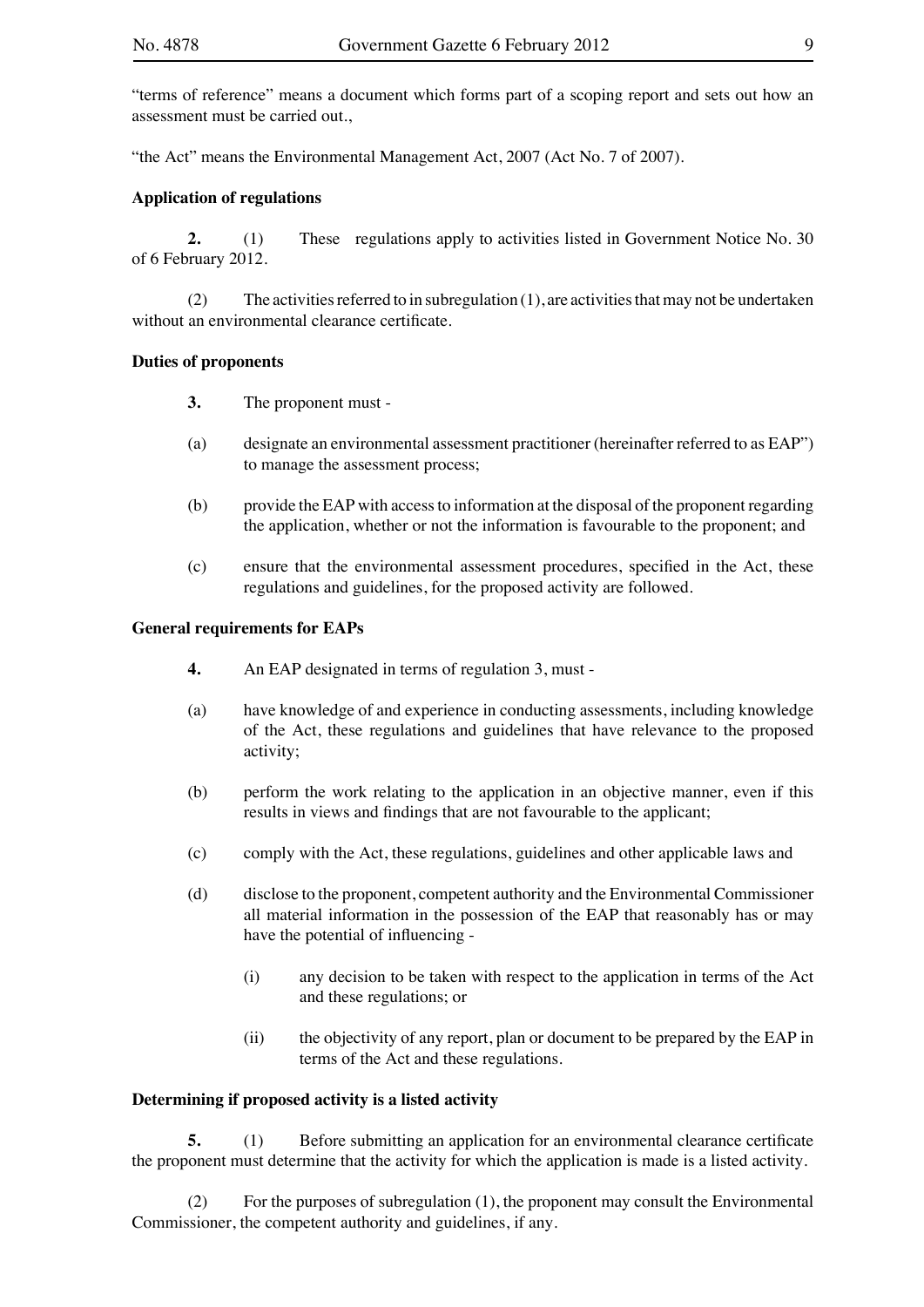(3) If the proponent has in terms of subregulation (1) determined that the proposed activity is a listed activity, the proponent must apply for an environmental clearance certificate in accordance with regulation 6.

#### **Application for environmental clearance certificate**

- **6.** (1) The application for an environmental clearance certificate must be -
- (a) made on a form which corresponds substantially with Form 1 of Annexure 1 to the regulations, and obtainable from the Ministry and other designated offices; and
- (b) submitted to the relevant competent authority.

(2) If the Minister is in terms of section  $30(1)$  of the Act identified as the competent authority in respect of a listed activity the application must be submitted to the Environmental Commissioner.

(3) If any other organ of state is in terms of section  $30(1)$  of the Act identified as the competent authority in respect of a listed activity the application must be submitted to the designated organ of state.

(4) If the Minister has in terms of section  $30(3)$  of the Act made an agreement with an organ of state in respect of applications for environmental clearance certificates, the application must be submitted to that organ of state.

#### **Process after submission of application**

**7.** (1) After submitting the application to the competent authority the proponent must -

- (a) conduct a public consultation process in accordance with regulation  $21$ ;
- (b) open and maintain a register of all interested and affected parties in respect of the application in accordance with regulation 22;
- (c) consider all objections and representations received from interested and affected parties following the public consultation process conducted in terms of paragraph (a), and subject the proposed application to scoping by assessing -
	- (i) the potential effects of the proposed listed activity on the environment;
	- (ii) whether and to what extent the potential effects referred to in subparagraph (i) can be mitigated; and
	- (iii) whether there are any significant issues and effects that require further investigation;
- (d) prepare a scoping report; and
- (e) give all registered interested and affected parties an opportunity to comment on the scoping report in accordance with regulation 23.

 (2) After the completion of the processes referred to in subregulation (1), the proponent must submit to the relevant competent authority -

 (a) the scoping report;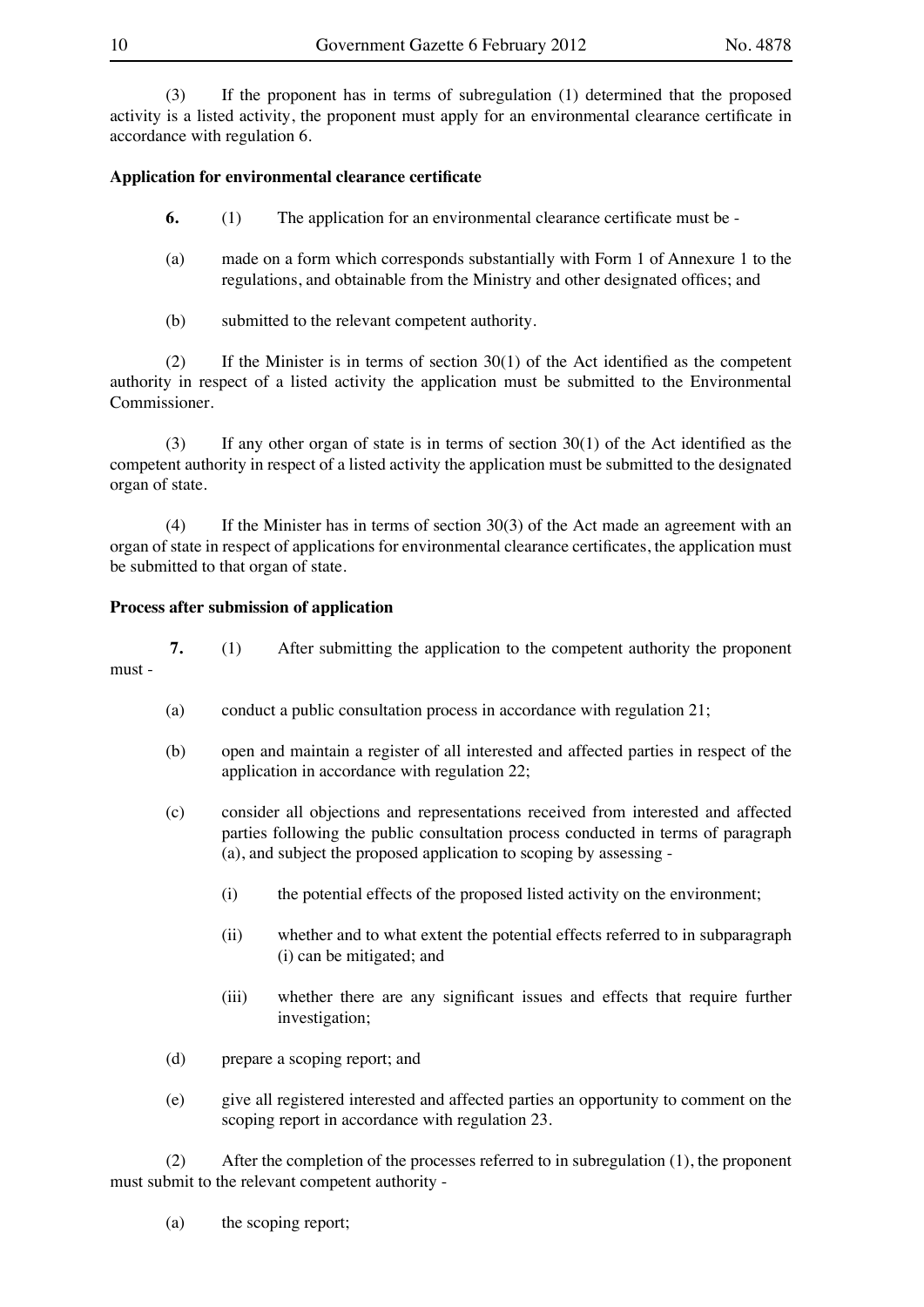- (b) the management plan;
- (c) copies of any representations, objections and comments received in connection with the application or the scoping report;
- (d) copies of the minutes of any meetings held by the proponent with interested and affected parties and other role players which record the views of the participants; and
- (e) any responses by the EAP to those representations, objections, comments and views.

#### **Scoping report**

- **8.** A scoping report must include -
- (a) the curriculum vitae of the EAP who prepared the report;
- (b) a description of the proposed activity;
- (c) a description of the site on which the activity is to be undertaken and the location of the activity on the site;
- (d) a description of the environment that may be affected by the proposed activity and the manner in which the geographical, physical, biological, social, economic and cultural aspects of the environment may be affected by the proposed listed activity;
- (e) an identification of laws and guidelines that have been considered in the preparation of the scoping report;
- (f) details of the public consultation process conducted in terms of regulation  $7(1)$  in connection with the application, including -
	- (i) the steps that were taken to notify potentially interested and affected parties of the proposed application;
	- (ii) proof that notice boards, advertisements and notices notifying potentially interested and affected parties of the proposed application have been displayed, placed or given;
	- (iii) a list of all persons, organisations and organs of state that were registered in terms of regulation 22 as interested and affected parties in relation to the application; and
	- (iv) a summary of the issues raised by interested and affected parties, the date of receipt of and the response of the EAP to those issues;
- (g) a description of the need and desirability of the proposed listed activity and any identified alternatives to the proposed activity that are feasible and reasonable, including the advantages and disadvantages that the proposed activity or alternatives have on the environment and on the community that may be affected by the activity;
- (h) a description and assessment of the significance of any significant effects, including cumulative effects, that may occur as a result of the undertaking of the activity or identified alternatives or as a result of any construction, erection or decommissioning associated with the undertaking of the proposed listed activity;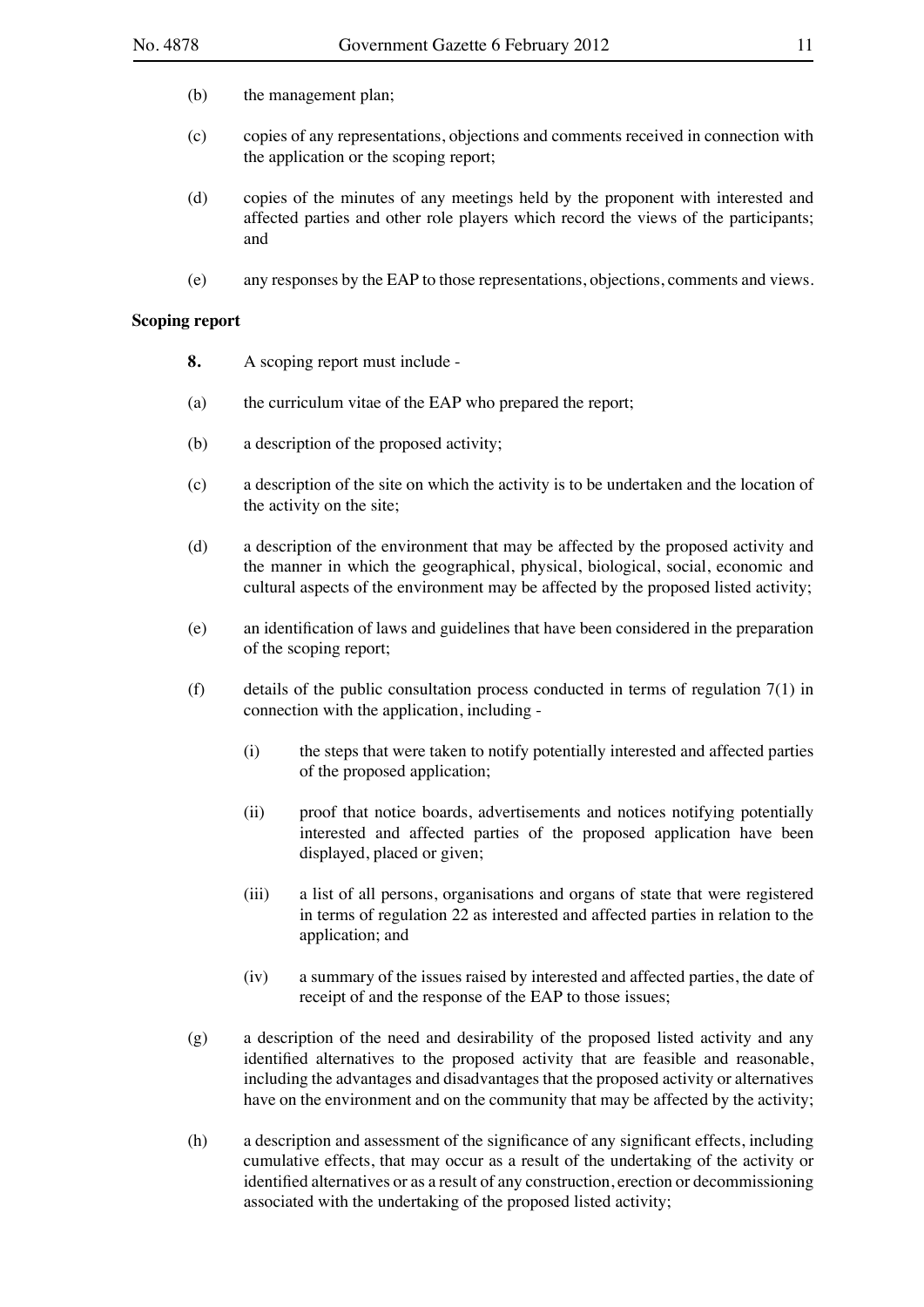- (i) terms of reference for the detailed assessment; and
- (j) a draft management plan, which includes
	- (aa) information on any proposedmanagement,mitigation, protection orremedial measures to be undertaken to address the effects on the environment that have been identified including objectives in respect of the rehabilitation of the environment and closure;
	- (bb) as far as is reasonably practicable, measures to rehabilitate the environment affected by the undertaking of the activity or specified activity to its natural or predetermined state or to a land use which conforms to the generally accepted principle of sustainable development; and
	- (cc) a description of the manner in which the applicant intends to modify, remedy, control or stop any action, activity or process which causes pollution or environmental degradation remedy the cause of pollution or degradation and migration of pollutants.

#### **Terms of reference**

**9.** The terms of reference for an assessment must set out the approach that the proponent intends to follow in undertaking an assessment in accordance with the Act, these regulations and guidelines and must include -

- (a) a description of all tasks to be undertaken as part of the assessment process, including any specialist to be included if needed;
- (b) an indication of the stages at which the Environmental Commissioner is to be consulted;
- (c) a description of the proposed method of assessing the environmental issues and alternatives; and
- (d) the nature and extent of the public consultation processes to be conducted during the assessment process.

#### **Competent authority's responsibilities**

**10.** On receipt of an application in terms of regulation 6 and the documents referred to in regulation 7(2), and if the applicant meets with the requirements of the competent authority contemplated in section 32(1) of the Act, the competent authority must forward to the Environmental Commissioner the application for the environmental clearance certificate as well as the documents referred to in regulation 7(2).

#### **Consultation between organs of state**

**11.** If a listed activity also requires an assessment in terms of any other law or policy and that other law or policy requires that information must be submitted or processes must be carried out that are substantially similar to information or processes required in terms of these regulations, the Minister must take steps to enter into a written agreement with the authority responsible for administering the law or policy in respect of the co-ordination of the requirements of the law, policy and these regulations to avoid duplication in the submission of such information or the carrying out of such processes.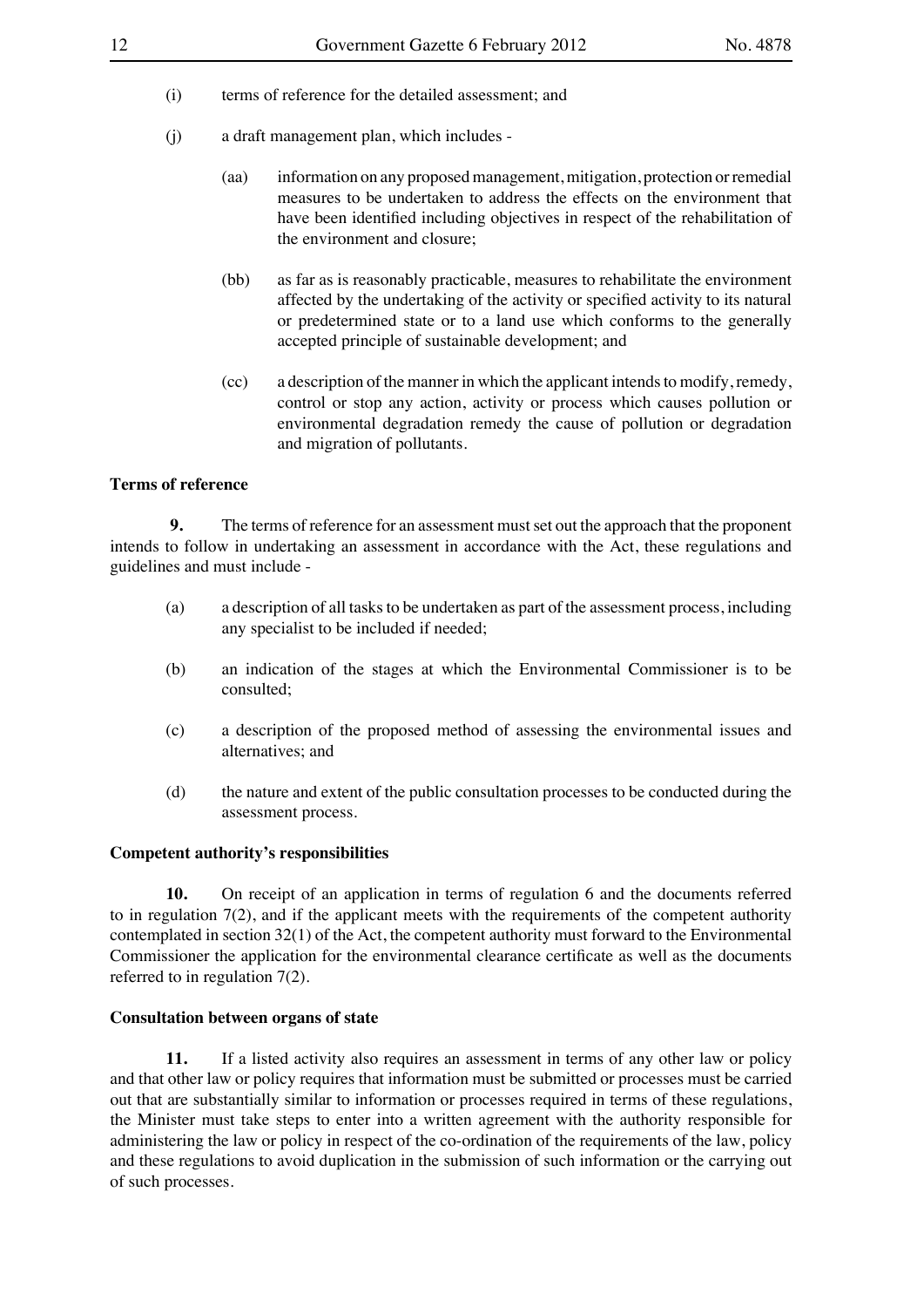#### **Consideration of scoping report and determining the need for assessment**

- **12.** (1) On receipt of an application the Environmental Commissioner must -
- (a) within three days acknowledge receipt of the application; and
- (b) register the application in the assessment register;
- (c) within 14 days of receipt of application consider the scoping report and
	- (i) accept the scoping report; or
	- (ii) reject the scoping report if it does not comply with the Act, these regulations and guidelines, if any; and
- (d) in terms of section  $33(1)$  of the Act and within 14 days of receipt of an application decide if the proposed activity requires a detailed assessment.

(2) A scoping report that has been rejected in terms of subregulation  $(1)(c)(ii)$  may be amended and be resubmitted by the proponent.

 (3) On receipt of an amended scoping report in terms of subregulation (2) the Environmental Commissioner must reconsider the report in term subregulation 1(c).

- (4) If the Environmental Commissioner decides in terms of section  $33(1)$  -
- (a) that the proposed activity requires a detailed assessment the application must proceed in accordance with regulations 14, 15, 16, 17 and 18; and
- (b) that the proposed activity does not require a detailed assessment the application must proceed in accordance with regulation 13.

#### **Procedure where assessment is not required**

 **13.**  If the Environmental Commissioner decides in terms of section 33(1) that the proposed listed activity does not require a detailed assessment, the Environmental Commissioner must within seven days of making the decision -

- (a) in writing notify proponent and the competent authority of the decision; and
- (b) on payment of the fee prescribed in Annexure 2 to the regulations, and subject to conditions, if any, issue the environmental clearance certificate.

#### **Deciding on the scope of assessment**

14. If the Environmental Commissioner in terms of section 33(1) of the Act decides that the proposed activity requires an assessment, the Environmental Commissioner must determine the scope, procedures and methods for assessment in terms of section 35(l) of the Act, and -

- (a) in writing notify the proponent to prepare an assessment report in accordance with the scope, procedure and methods determined; and
- (b) in writing notify the competent authority.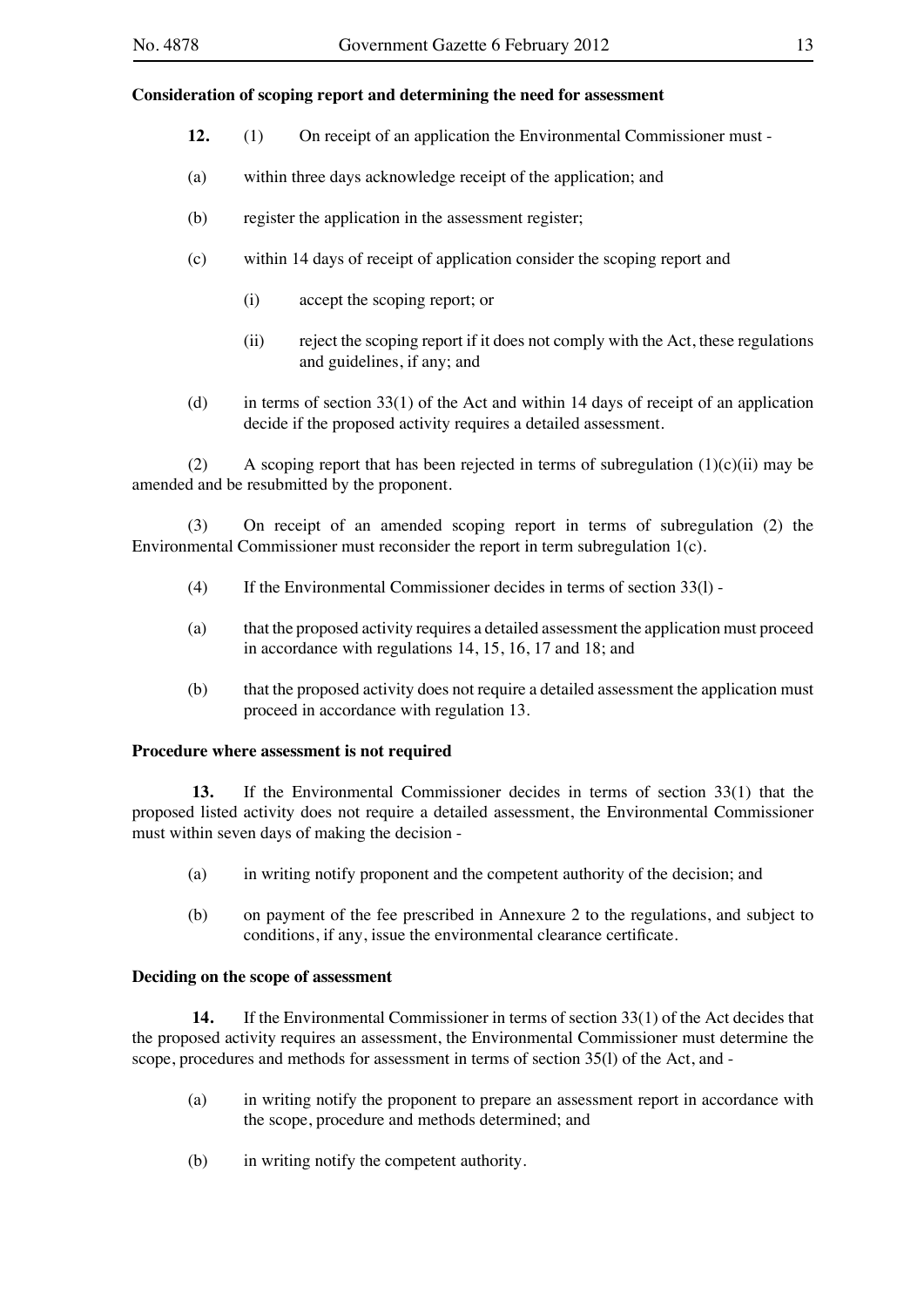#### **Assessment report**

**15.** (1) The proponent must instruct the EAP to prepare an assessment report within 21 days of receipt of a notification in terms of regulation 14.

 (2) An assessment report must contain all information that is necessary for the Environmental Commissioner to consider and to make a decision on the application, and must include -

- (a) the curriculum vitae of the EAP who compiled the report;
- (b) a detailed description of the proposed listed activity;
- (c) a description of the environment that may be affected by the activity and the manner in which the physical, biological, social, economic and cultural aspects of the environment may be affected by the proposed activity;
- (d) a description of the need and desirability of the proposed listed activity and identified potential alternatives to the proposed listed activity, including advantages and disadvantages that the proposed activity or alternatives may have on the environment and the community that may be affected by the activity;
- (e) an indication of the methodology used in determining the significance of potential effects;
- (f) a description and comparative assessment of all alternatives identified during the assessment process;
- (g) a description of all environmental issues that were identified during the assessment process, an assessment of the significance of each issue and an indication of the extent to which the issue could be addressed by the adoption of mitigation measures;
- (h) an assessment of each identified potentially significant effect, including -
	- (aa) cumulative effects;
	- (bb) the nature of the effects;
	- (cc) the extent and duration of the effects;
	- (dd) the probability of the effects occurring;
	- (ee) the degree to which the effects can be reversed;
	- (ff) the degree to which the effects may cause irreplaceable loss of resources; and
	- (gg) the degree to which the effects can be mitigated;
- (i) a description of any assumptions, uncertainties and gaps in knowledge;

 (j) an opinion as to whether the proposed listed activity must or may not be authorised, and if the opinion is that it must be authorised, any conditions that must be made in respect of that authorisation; and

 (k) a non-technical summary of the information.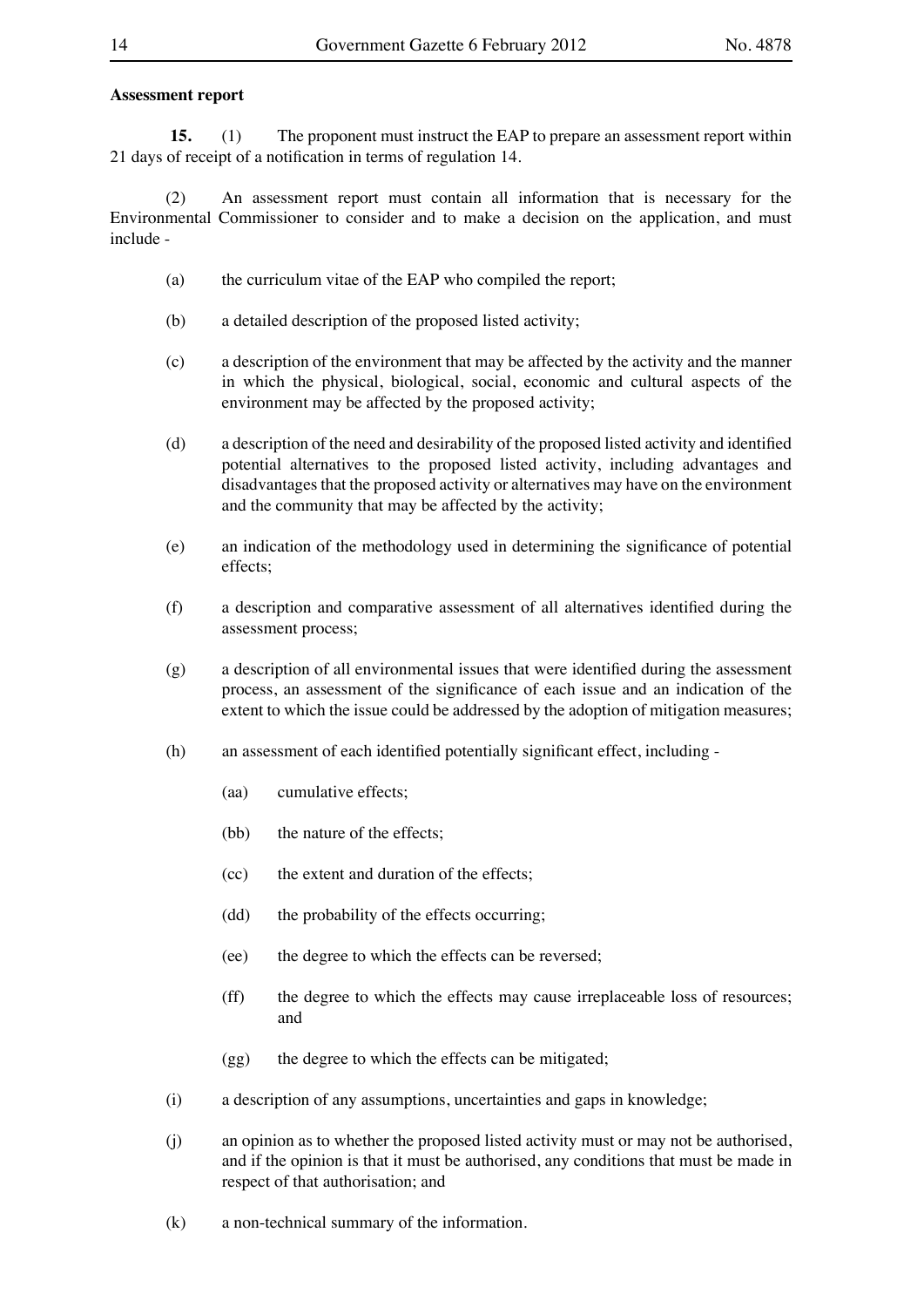(3) On the completion of the assessment report the proponent must submit the report to the Environmental Commissioner.

#### **Notification of the application and assessment report**

**16.** (1) On receipt of the assessment report in terms of regulation 15, the Environmental Commissioner must -

- (a) within three days acknowledge receipt of the report;
- (b) if the report complies with the Act and these regulations, in terms of section  $35(6)$ proceed with the notification of the application and assessment report, in accordance with regulation 21;
- (c) if the report does not comply with the Act and these regulations, request the applicant to make such amendments to the report as the Environmental Commissioner may require for acceptance of the assessment report; or
- (d) reject the report if it does not comply with the Act and these regulations in a material respect.

(2) An assessment report that is rejected in terms of subregulation  $(1)(d)$  may be amended and resubmitted.

 (3) On receipt of the amended assessment report in terms of subregulation (2) the Environmental Commissioner must reconsider the report in terms of subregulation (1).

#### **Notification of public hearing in terms of section 36(2) of the Act**

**17.** The notification of a public hearing in terms of section 36(2) of the Act must be done in accordance with regulation 21.

#### **Environmental Commissioner's decision**

**18.** The Environmental Commissioner must within seven days from the date of reviewing the application in terms of section 36 of the Act -

- (a) in writing notify the proponent and the competent authority of the decision on the application; and
- (b) on payment of the fee prescribed in Annexure 2 to the regulations, and subject to conditions, if any, issue the environmental clearance certificate.

#### **Amendment of environmental clearance certificate under section 39 of Act**

**19.** (1) The request for an amendment of the environmental clearance certificate under section 39(1)(a) of the Act, must be -

- (a) made on a form which corresponds substantially with Form 2 of Annexure 1 to the regulations, and obtainable from the Ministry and other designated offices;
- (b) accompanied by the fee prescribed in Annexure 2 to the regulations; and
- (c) submitted to the Environmental Commissioner.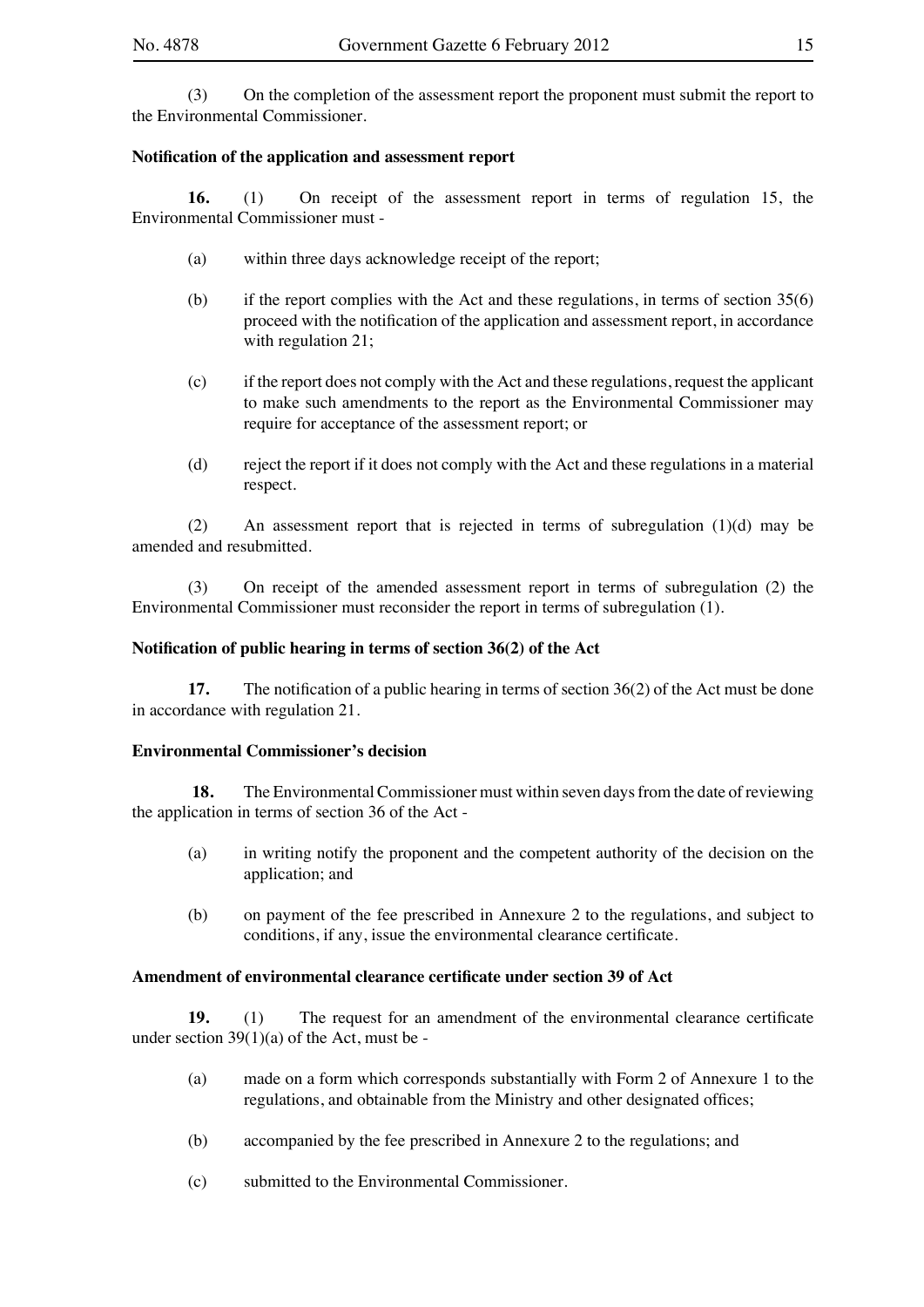(2) On receipt of an application in terms of subregulation (1), the Environmental Commissioner must -

(a) within three days acknowledge receipt of the application;

 (b) make a decision on the application in terms of section 39 of the Act; and

 (c) notify the competent authority of the application.

 (3) If the Environmental Commissioner intends to amend an environmental clearance certificate at his or her initiative under section 39(1)(b), the Environmental Commissioner must -

- (a) notify the holder of the certificate in writing of the proposed amendment; and
- (b) give the holder an opportunity to submit representations on the proposed amendment, in writing.

 (4) The Environmental must give the decision under section 39 of the Act in writing to the holder of the environmental clearance certificate and the competent authority.

#### **Transfer of environmental clearance certificate under section 41 of Act**

**20.** (1) An application for the transfer of an environmental clearance certificate in terms of section 41 of the Act must be -

- (a) made in writing;
- (b) accompanied by the fee prescribed in Annexure 2 to the regulations;
- (c) accompanied by the relevant documents; and
- (d) submitted to the Environmental Commissioner.
- (2) The Environmental Commissioner must -
- (a) within three days acknowledge receipt of the application for the transfer of an environmental clearance certificate; and
- (b) notify the competent authority of the application for the transfer of an environmental clearance certificate.

 (3) The Environmental Commissioner must give his or her decision in terms of section 41 of the Act -

- (a) only after having consulted the competent authority; and
- (b) in writing to the holder of the environmental clearance certificate and the competent authority.

#### **Public consultation process**

**21.** (1) This regulation only applies where specifically required by a provision of these regulations.

 (2) The person conducting a public consultation process must give notice to all potential interested and affected parties of the application which is subjected to public consultation by -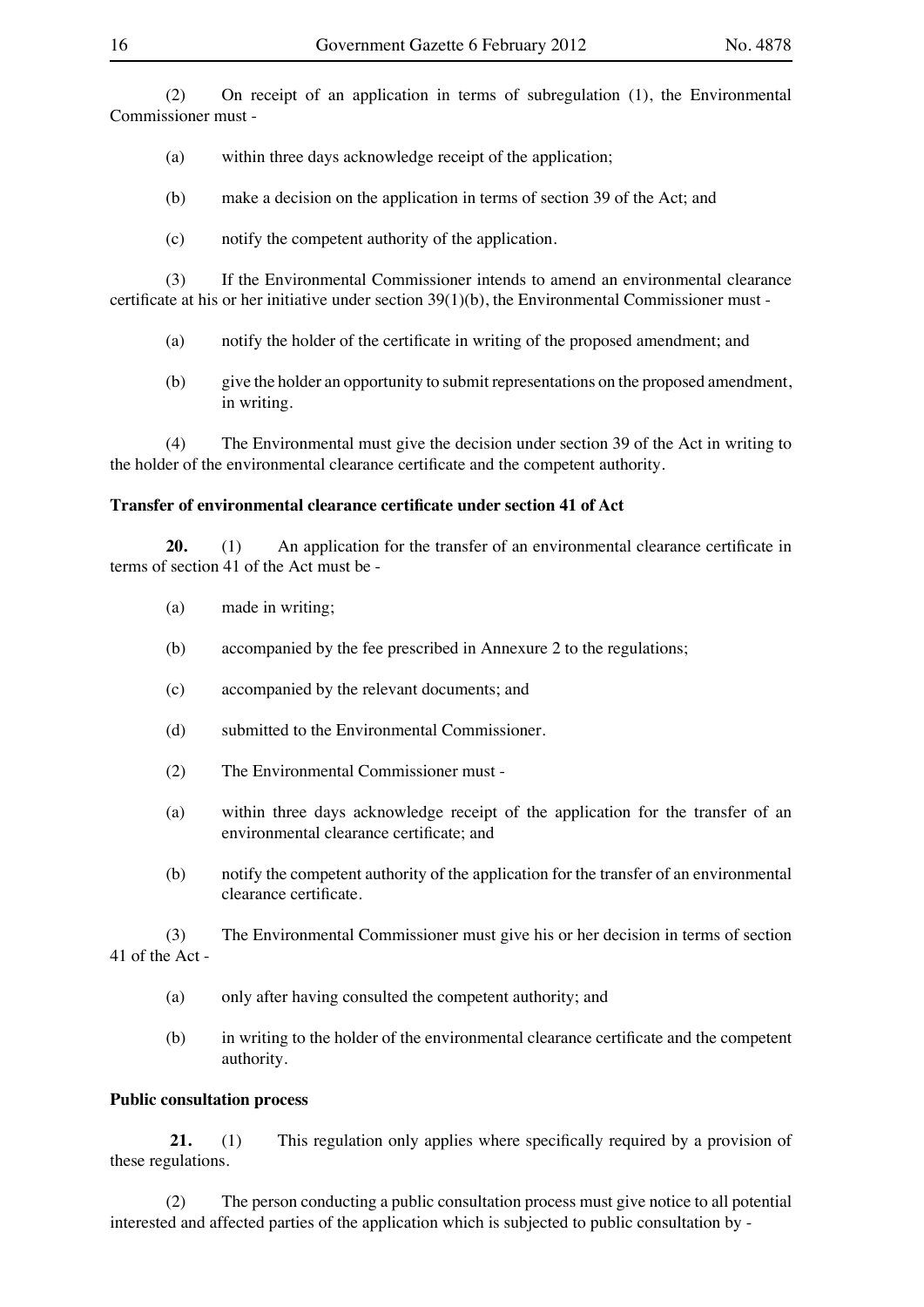- (a) fixing a notice board at a place conspicuous to the public at the boundary or on the fence of the site where the activity to which the application relates is or is to be undertaken;
- (b) giving written notice to -
	- (i) the owners and occupiers of land adjacent to the site where the activity is or is to be undertaken or to any alternative site
	- (ii) the local authority council, regional council and traditional authority, as the case may be, in which the site or alternative site is situated;
	- (iii) any other organ of state having jurisdiction in respect of any aspect of the activity; and
- (c) advertising the application once a week for two consecutive weeks in at least two newspapers circulated widely in Namibia.
- (3) A notice, notice board or advertisement referred to in subregulation (2) must -
- (a) give details of the application which is subjected to public consultation; and
- $(b)$  state -
	- (i) that the application is to be submitted to the Environmental Commissioner in terms of these regulations;
	- (ii) the nature and location of the activity to which the application relates;
	- (iii) where further information on the application or activity can he obtained: and
- (c) the manner in which and the person to whom representations in respect of the application may be made.

 (4) A notice board referred to in subregulation (2) must be of a size at least 60cm by 42cm.

(5) If a deviation from subregulation (2) is appropriate the person conducting the public participation process may deviate from the requirements of that subregulation to the extend and in the manner agreed by the Environmental Commissioner after consultation with the competent authority.

(6) When complying with this regulation, the person conducting the public consultation process must ensure that -

- (a) information containing all relevant facts in respect of the application is made available to potential interested and affected parties; and
- (b) consultation by potential interested and affected partiesisfacilitated in such a manner that all potential interested and affected parties are provided with a reasonable opportunity to comment on the application.
- (7) The public consultation process -
- (a) in respect of an application for an environmental clearance certificate in terms of regulation 6(1); and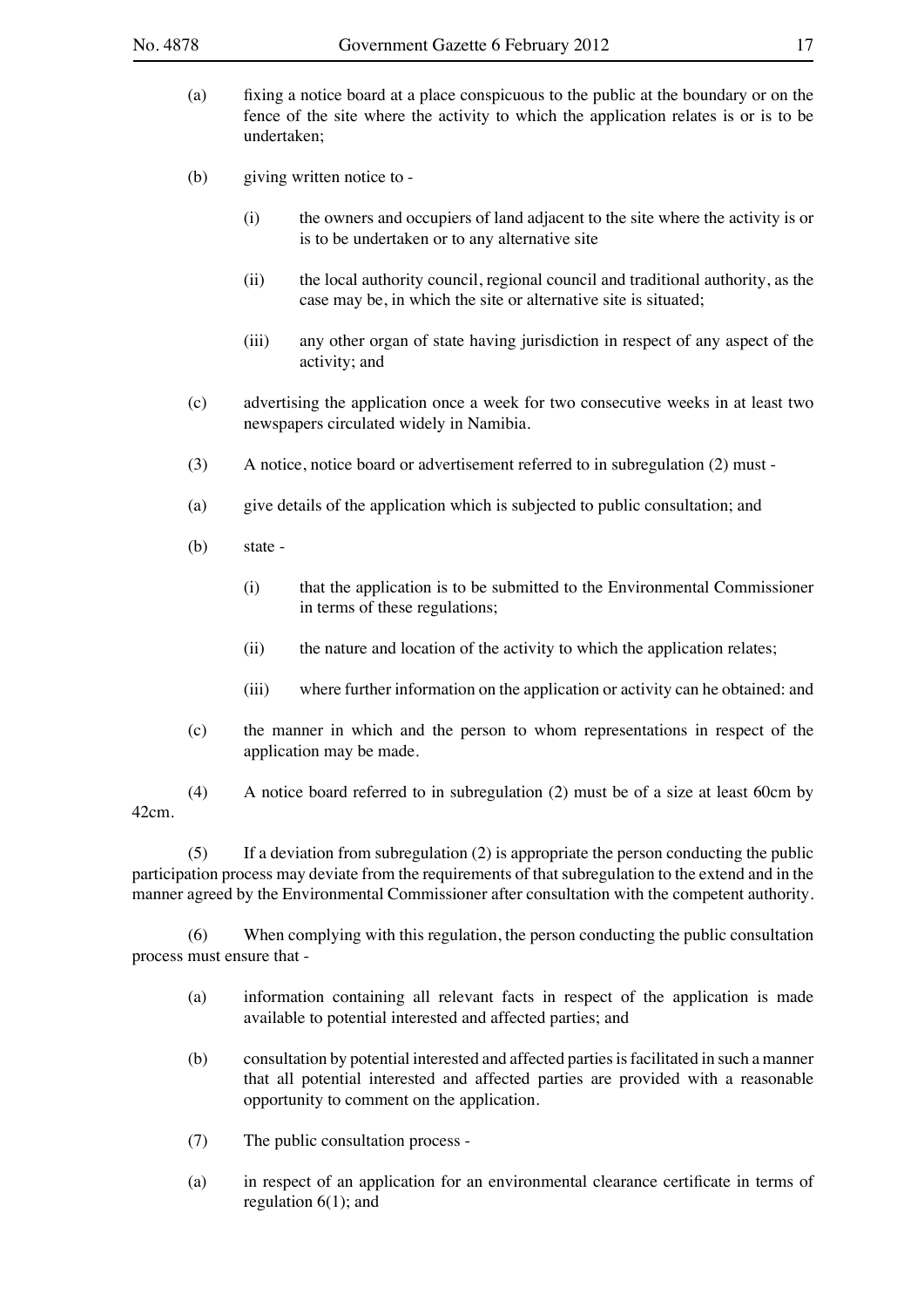(b) the notification of an application and an assessment report in terms of regulation  $16(1)(h)$ ,

must be completed within 21 days.

#### **Register of interested and affected parties**

**22.** (1) An applicant responsible for an application must open and maintain a register which contains the names and addresses of -

- (a) all persons who, as a consequence of the public consultation process conducted in respect of that application, have submitted written comments or attended meetings with the applicant;
- (b) all persons who, after completion of the public consultation process referred to in paragraph (a), have requested the applicant responsible for the application, in writing, for their names to be placed on the register; and
- (c) all organs of state which have jurisdiction in respect of the activity to which the application relates.

 (2) An applicant responsible for an application must give access to the register to any person who submits a request for access to the register in writing.

#### **Registered interested and affected parties**

**23.** (1) A registered interested or affected party is entitled to comment in writing, on all written submissions made to the Environmental Commissioner by the applicant responsible for the application, and to bring to the attention of the Environmental Commissioner any issues which that party, believes may be of significance to the consideration of the application, as long as -

- (a) comments are submitted within 7 days of notification of an application or receiving access to a scoping report or an assessment report; or
- (b) the interested and affected party discloses any direct business, financial, personal or other interest which that party may have in the approval or refusal of the application.

(2) Before the applicant submits a report compiled in terms of these regulations to the Environmental Commissioner, the applicant must give registered interested and affected parties access to, and an opportunity to comment in writing on the report.

- $(3)$  Reports referred to in subregulation  $(2)$  include -
- (a) scoping reports;
- (b) scoping reports amended and resubmitted;
- (c) assessment reports; and
- (d) assessment reports amended and resubmitted.

 (4) Any written comments received by the applicant from a registered interested or affected party must accompany the report when the report is submitted to the Environmental Commissioner.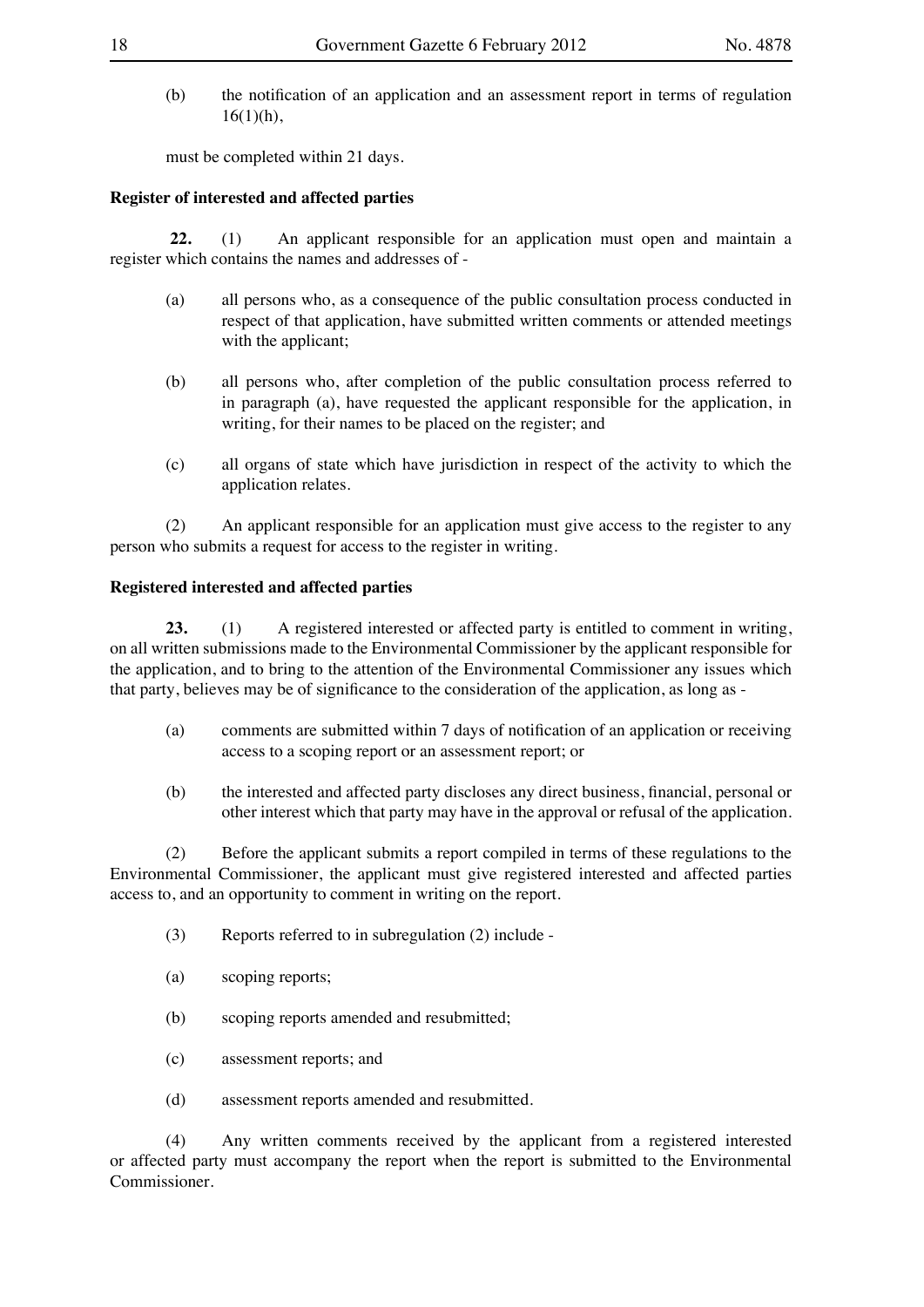(5) A registered interested or affected party may comment on any final report that is submitted by a specialist reviewer for the purposes of these regulations where the report contains substantive information which has not previously been made available to a registered interested or affected party.

#### **Comments of interested and affected parties to be recorded**

**24.** The applicant responsible for an application must ensure that the comments of interested and affected parties are recorded in reports submitted to the Environmental Commissioner in terms of these regulations, and comments by interested and affected parties on a report which is to be submitted to the Environmental Commissioner may be attached to the report without recording those comments in the report itself.

#### **Appeals in terms of section 50 of Act**

**25.** (1) This regulation applies to decisions that are subject to an appeal to the Minister in terms of section 50 of the Act.

- (2) An appeal in terms of section 50 of the Act must be -
- (a) made within 14 daysfromthe date ofreceipt of notification of a decision contemplated in section 50 of the Act;
- (b) made on a form which corresponds substantially with Form 3 of Annexure 1 to the regulations, and obtainable from the Ministry;
- (c) accompanied by the a fee prescribed in Annexure 2; and
- (d) submitted to the secretary of the appeal panel, designated in terms of subregulation (3).

(3) The Minister must designate a staff member within the Ministry as the secretary for the purpose of an appeal in terms of section 50 of the Act, who must perform administrative functions relating to the appeals.

 (4) The secretary designated in terms of subregulation (3), must acknowledge an appeal within 14 days from the date of its receipt.

(5) If the appellant is an applicant, the appellant must serve on each person registered as an interested and affected party in relation to the applicant's application -

- (a) a copy of the appeal application referred to in subregulation (2); and
- (b) a notice indicating where and for what period the appeal submission is available for inspection by the person.

 (6) If the appellant is a person other than an applicant, the appellant must serve on the applicant -

- (a) a copy of the appeal application referred to subregulation (2); and
- (b) a notice indicating where and for what period the appeal submission is available for inspection by the applicant.

 (7) The Minister may in writing, on good cause extend the period within which an appeal must be submitted.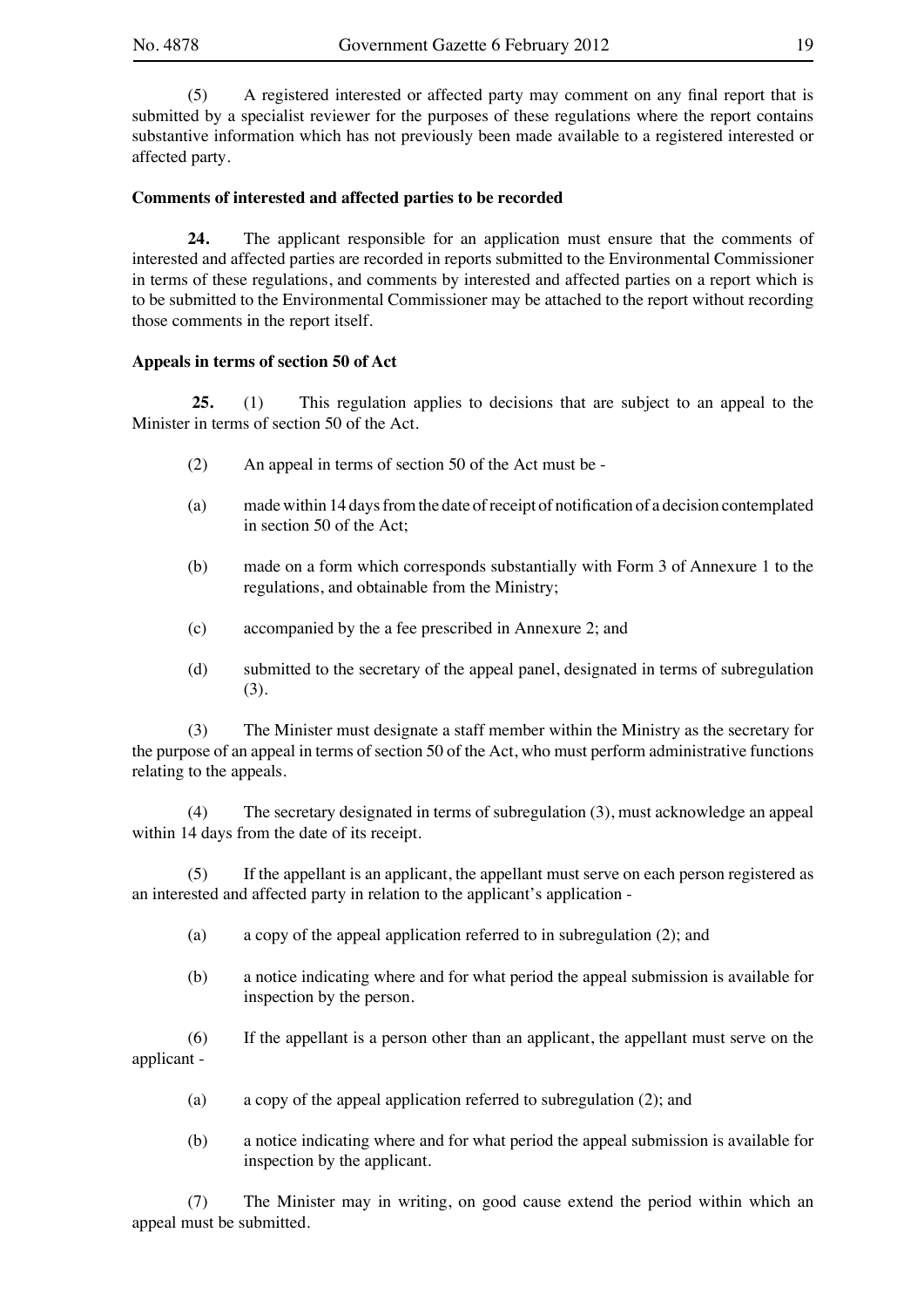(8) A person that receives a notice in terms of subregulation (5), or an applicant who receives a notice in terms of subregulation (6), may submit to the Minister, a responding statement within 30 days from the date the appeal submission was made available for inspection in terms of that section.

(9) A person or applicant who submits a responding statement in terms of subregulation (8), (hereinafter referred to as a respondent"), must serve a copy of the statement on the appellant.

 (10) If a respondent introduces any new information not dealt with in the appeal submission of the appellant, the appellant is entitled to submit an answering statement to such new information to the Minister within 30 days of receipt of the responding statement,

 (11) The appellant must serve a copy of the answering statement on the respondent who submitted the new information.

 (12) The Minister may, in writing, on good cause extend the period within which responding statements or an appellant's answering statement in terms of must be submitted.

 (13) Receipt by the Minister of an appeal, responding statement or answering statement must be acknowledged within 10 days of receipt of the appeal, responding statement or answering statement.

(14) An appellant and each respondent is entitled to be notified of the appointment of an appeal panel in terms of section 50(3) of the Act, if the Minister appoints an appeal panel for purposes of the appeal.

 (15) The Minister may request the appellant or a respondent to submit such additional information in connection with the appeal as the Minister may require.

#### **Decision on appeals**

26. If the Minister has reached a decision on appeal in terms of section 50, the appellant, each respondent and the competent authority must be notified in writing of the decision.

#### **Keeping of records and assessment register**

27. (1) The record of decisions required to be kept in terms of section 38 of the Act must include -

- (a) decision taken and reasons for the decision taken in terms of section  $33$ :
- (b) decision taken and reasons for the decision taken in terms of section 34;
- (c) decision taken and reasons for the decision taken in terms of section  $37$ ;
- (d) decision taken and reasons for decision taken on amendments in terms of section 39 of the Act;
- (e) decision taken and reasons for decision taken on amendments in terms of section 41 of the Act;
- (f) decision taken and reasons for the decision taken on appeals made in terms of section 50 of the Act; and
- (g) exemptions granted in terms of the Act.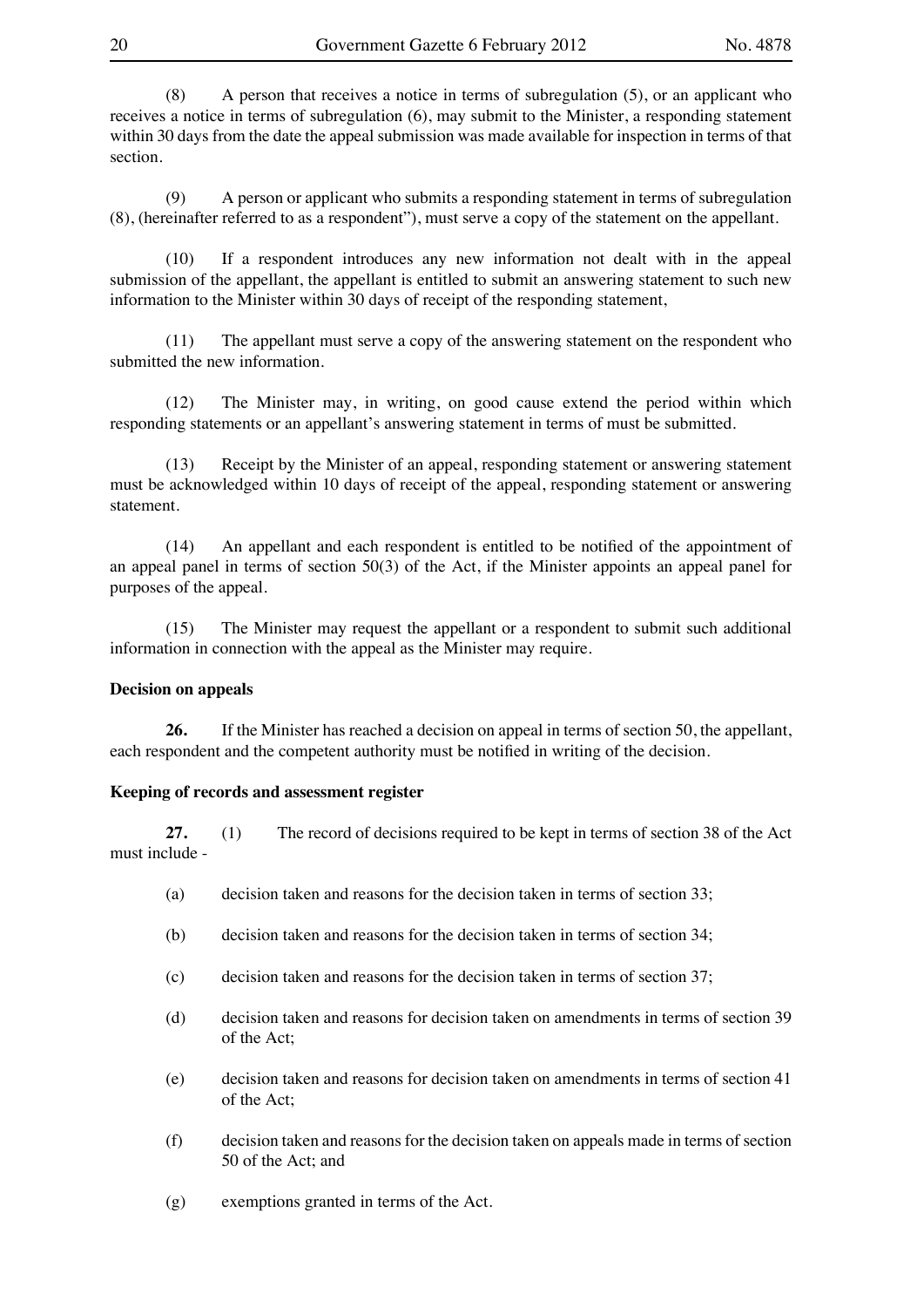(2) An assessment register required to be kept in terms of section 33 of the Act, must contain -

- (a) the number and nature of assessment undertaken in terms of these regulations;
- (b) number and nature of amendments sought ill terms of section 39 of the Act;
- (c) number and nature of appeals made in terms of the Act; and
- (d) number and nature of exemptions made or sought in terms of the Act.

#### **Service of documents**

**28.** For the purpose of the Act and these regulations a notice is given to a person or a person is informed of a decision, if a document to that effect is -

- (a) delivered personally to that person;
- (b) sent by registered post to the persons last known address;
- (c) left with an adult individual apparently residing at or occupying or employed at the person's last known address; or
- (d) in the case of a business-
	- (i) delivered to the public officer of the business;
	- (ii) left with an adult individual apparently residing at or occupying or employed at its registered address;
	- (iii) sent by registered post addressed to the business or its public officer at their last known addresses; or
	- (iv) transmitted by means of a facsimile transmission to the person concerned at the registered office of the business.

#### **Manner of payment of fees under the Act**

- **29.** The payment of all fees or other moneys payable under the Act must be effected -
- (a) by affixing a revenue stamp to the document concerned; or
- (b) by affixing a revenue franking machine impression on the document concerned.

#### **Penalties and offences**

- **30.** (1) A person commits an offence if that person -
- (a) knowingly provides false or misleading information in any document submitted in terms of the Act to the Environmental Commissioner:
- (b) knowingly and without the consent of the Environmental Commissioner
	- (i) makes or causes to be made any entry on a document;
	- (ii) destroys or defaces any document; or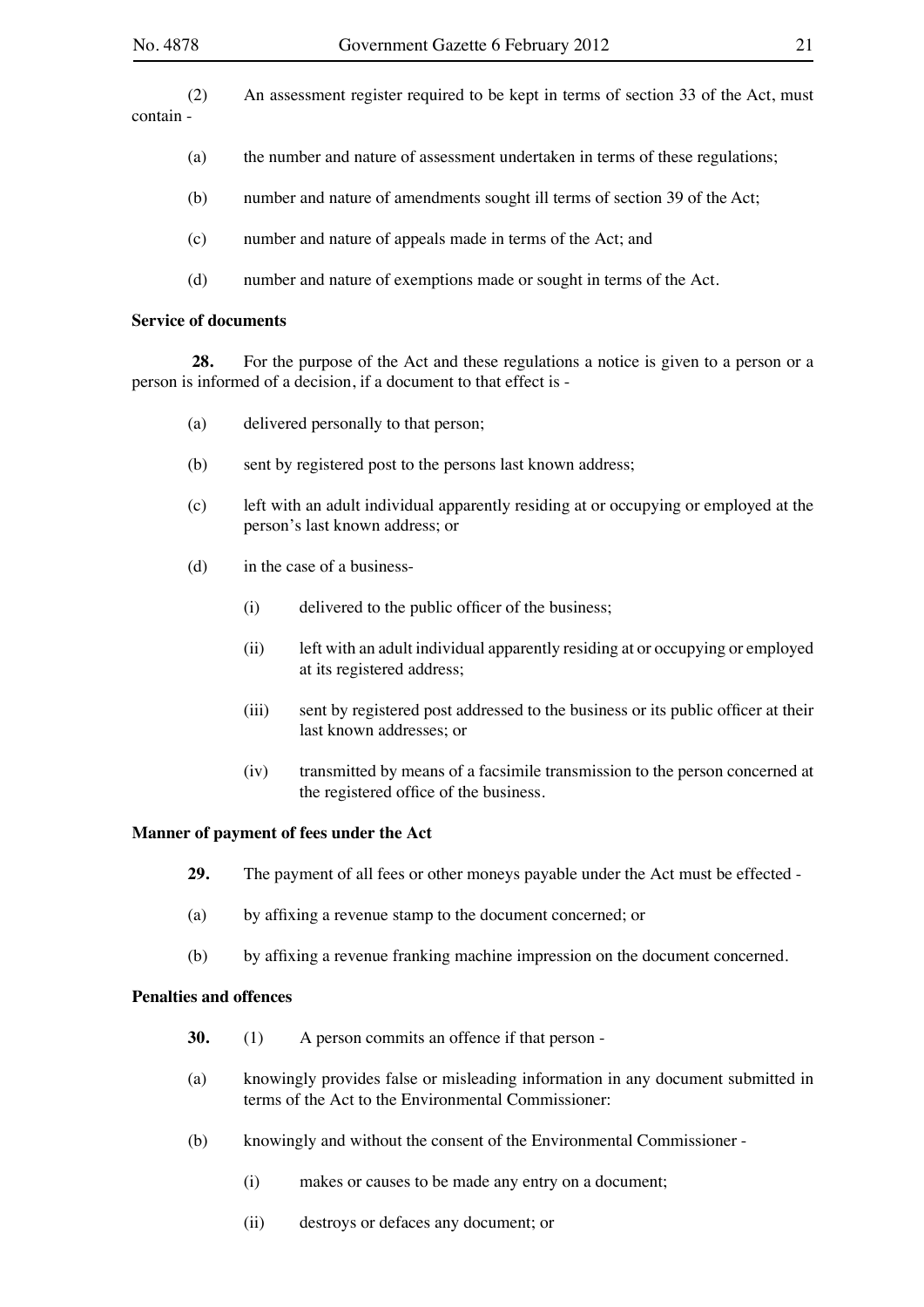(iii) alters or causes to be altered any entry on a document.

(2) A person who commits an offence in terms of this regulation is on conviction liable to a fine not exceeding N\$ 100 000 or to imprisonment for a period not exceeding 10 years or to both the fine and imprisonment.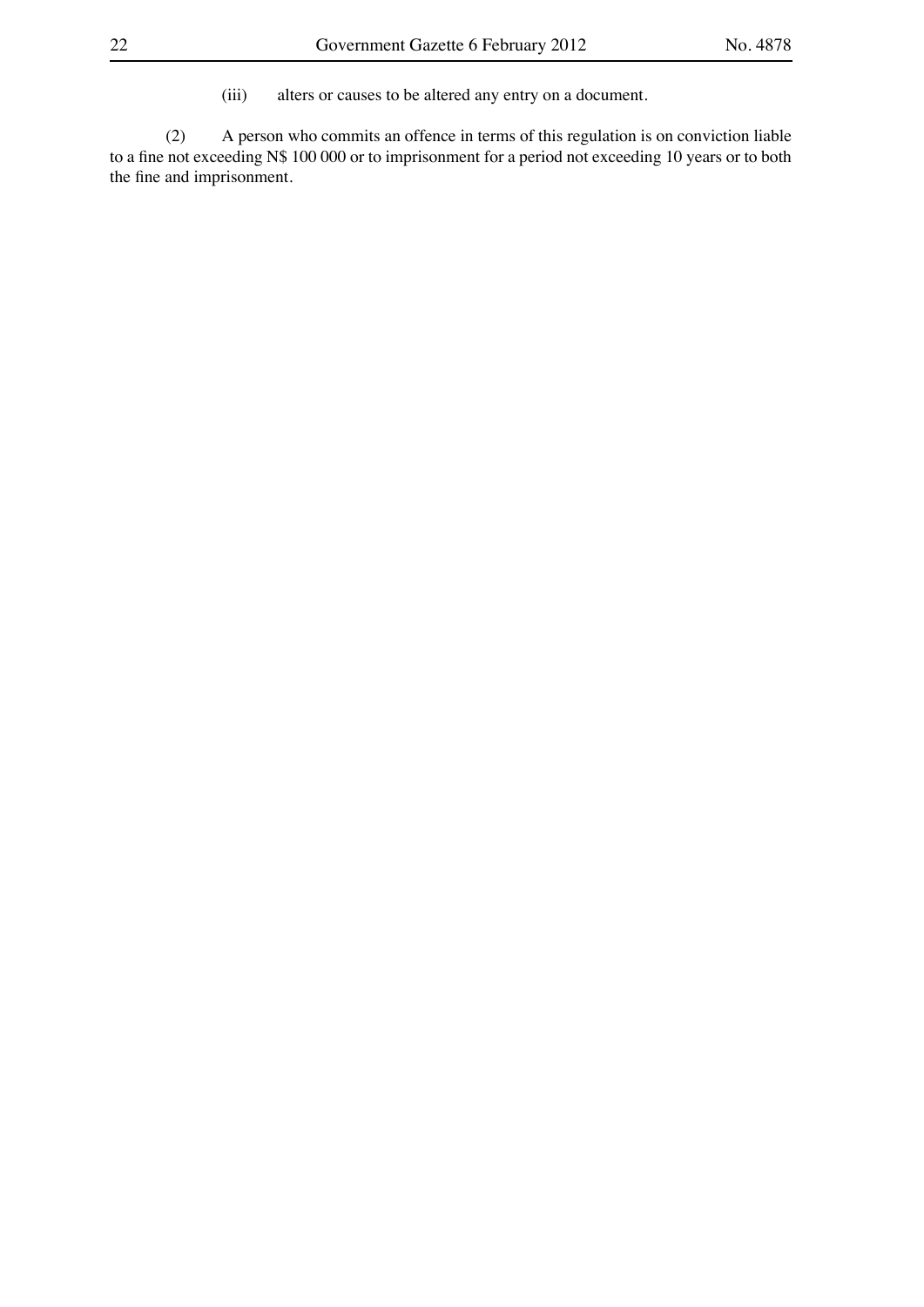#### ANNEXURE 1 FORMS

Form 1

# **REPUBLIC OF NAMIBIA**

#### **ENVIRONMENTAL MANAGEMENT ACT, 2007**

#### **(Section 32)**

# APPLICATION FOR ENVIRONMENTAL CLEARANCE CERTIFICATE

Revenue stamp or revenue franking machine impression

#### **PART A: DETAILS OF APPLICANT**

1. Name: (person or business)

2. Business Registration / Identity No. (if applicable)

- 3. Correspondence Address:
- 4. Name of Contact Person:

5. Position of Contact Person:

6. Telephone No.:

7. Fax No.:

8. E-mail Address : (if any)

 $\Box$  Tick  $(\Box)$  the appropriate box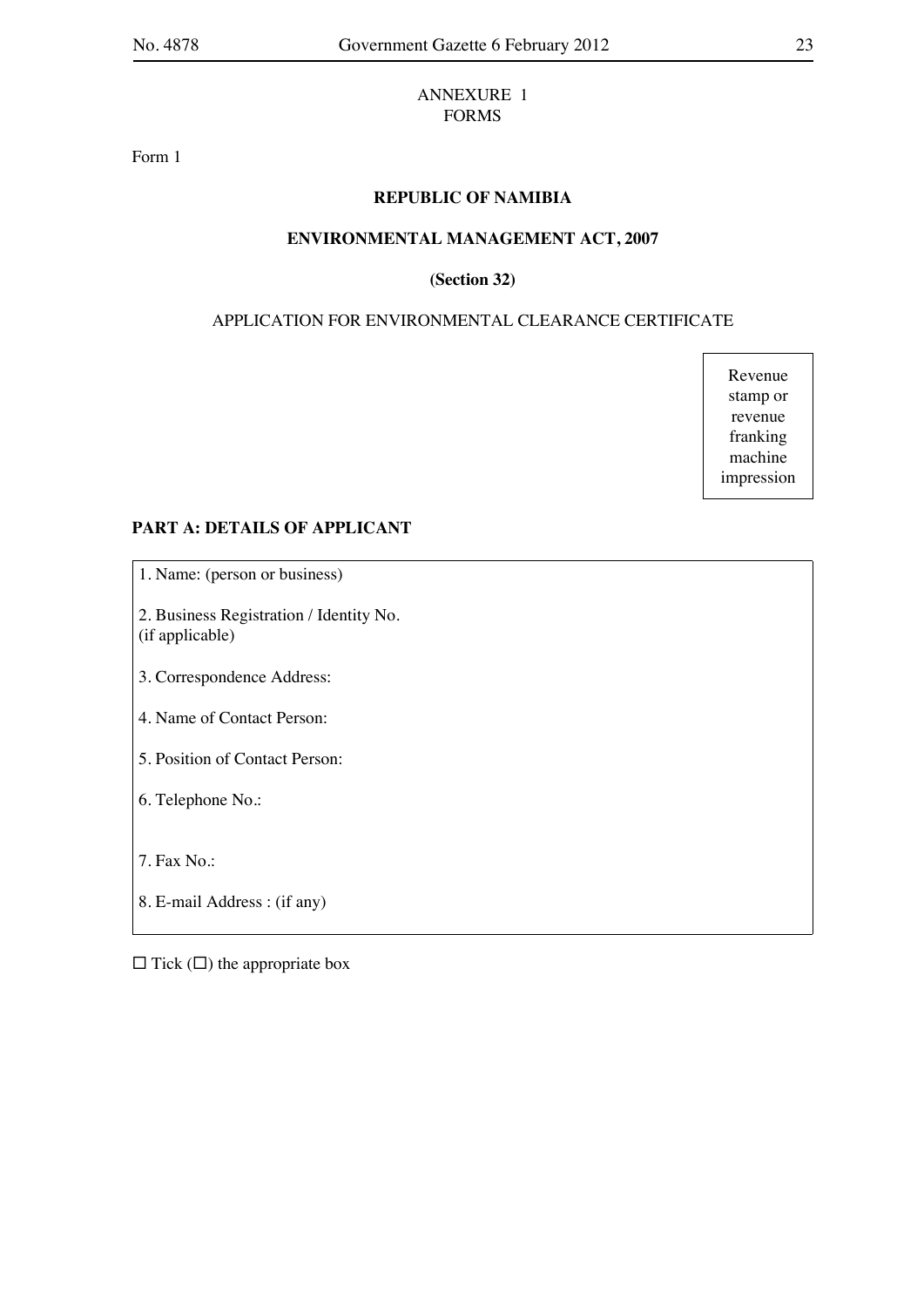# **PART B: SCOPE OF THE ENVIRONMENTAL CLEARANCE CERTIFICATE**

| 1. The environmental clearance certificate is for:                                                                                  |
|-------------------------------------------------------------------------------------------------------------------------------------|
|                                                                                                                                     |
| 2. Details of the activity(s) covered by the environmental clearance certificate:                                                   |
| [Note: Please attach plans to show the location and scope of the designated activity(s), and use<br>additional sheets if necessary: |
| Title of Activity:                                                                                                                  |
| Nature of Activity:                                                                                                                 |
| Location of Activity:                                                                                                               |
|                                                                                                                                     |

Scale and Scope of Activity:

# **PART C: DECLARATION BY APPLICANT**

| I hereby certify that the particulars given above are correct and true to the best of my knowledge<br>and belief. I understand the environmental clearance certificate may be suspended, amended or<br>cancelled if any information given above is false, misleading, wrong or incomplete. |                            |          |  |  |  |
|--------------------------------------------------------------------------------------------------------------------------------------------------------------------------------------------------------------------------------------------------------------------------------------------|----------------------------|----------|--|--|--|
| Signature of Applicant                                                                                                                                                                                                                                                                     | Full Name in Block Letters | Position |  |  |  |
| on behalf of                                                                                                                                                                                                                                                                               | Date                       |          |  |  |  |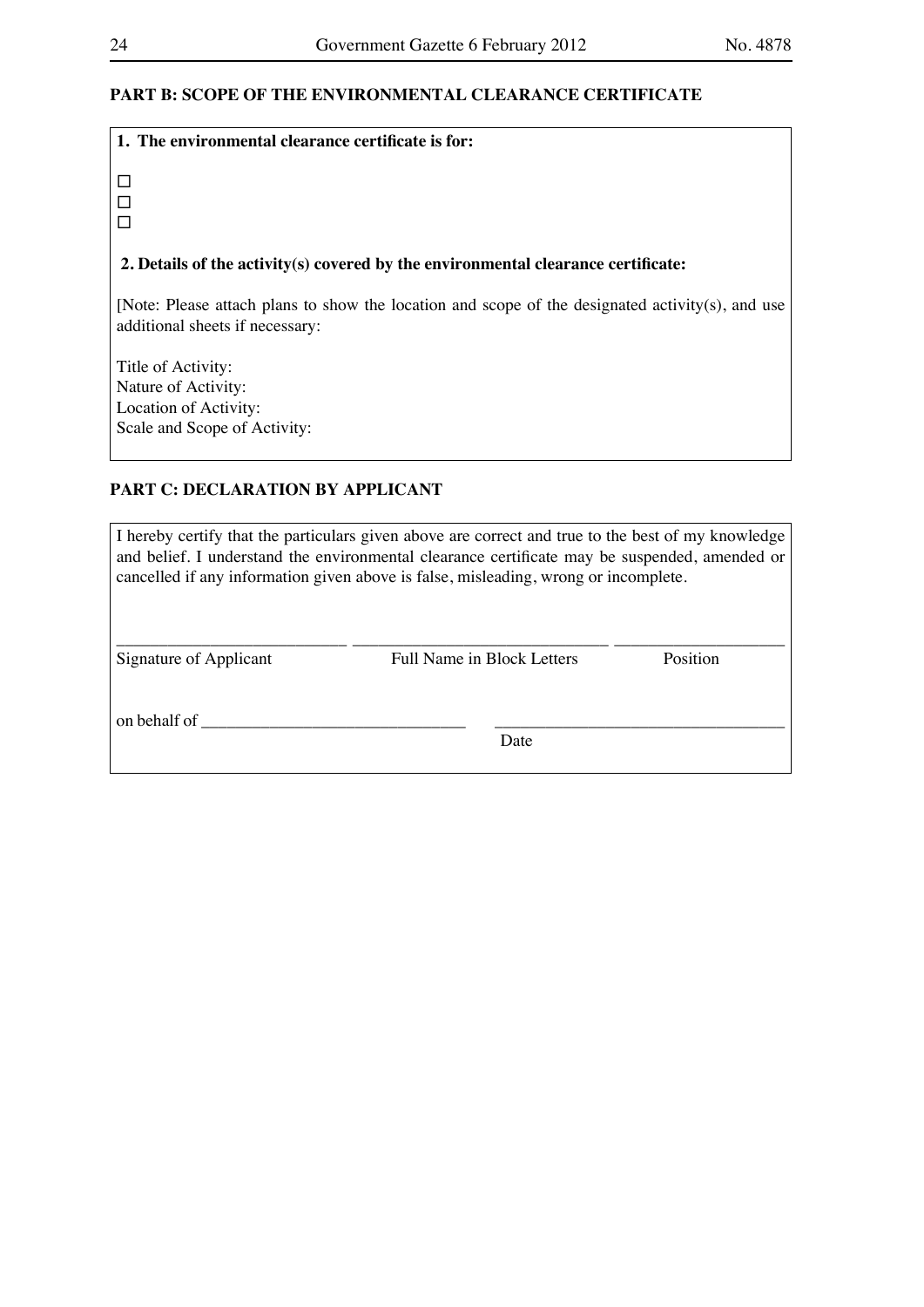Form 2

#### **REPUBLIC OF NAMIBIA**

#### **ENVIRONMENTAL MANAGEMENT ACT, 2007**

#### **(Section 39)**

#### APPLICATION FOR AMENDMENT OF CONDITIONS OF ENVIRONMENTAL

# CLEARANCE CERTIFICATE

Revenue stamp or revenue franking machine impression

#### **A. PARTICULARS OF APPLICANT**

Name of Applicant:

Address:

Telephone Number:

Cell phone Number:

Fax Number:

E-mail Address:

Name of Contact Person:

Telephone Number:

Cell phone Number:

Fax Number:

E-mail Address:

### **B. PARTICULARS OF CURRENT ENVIRONMENTAL CLEARANCE CERTIFICATE**

- 1. Name of current holder of Environmental Clearance Certificate:
- 2. Date of Issue of current Environmental Clearance Certificate: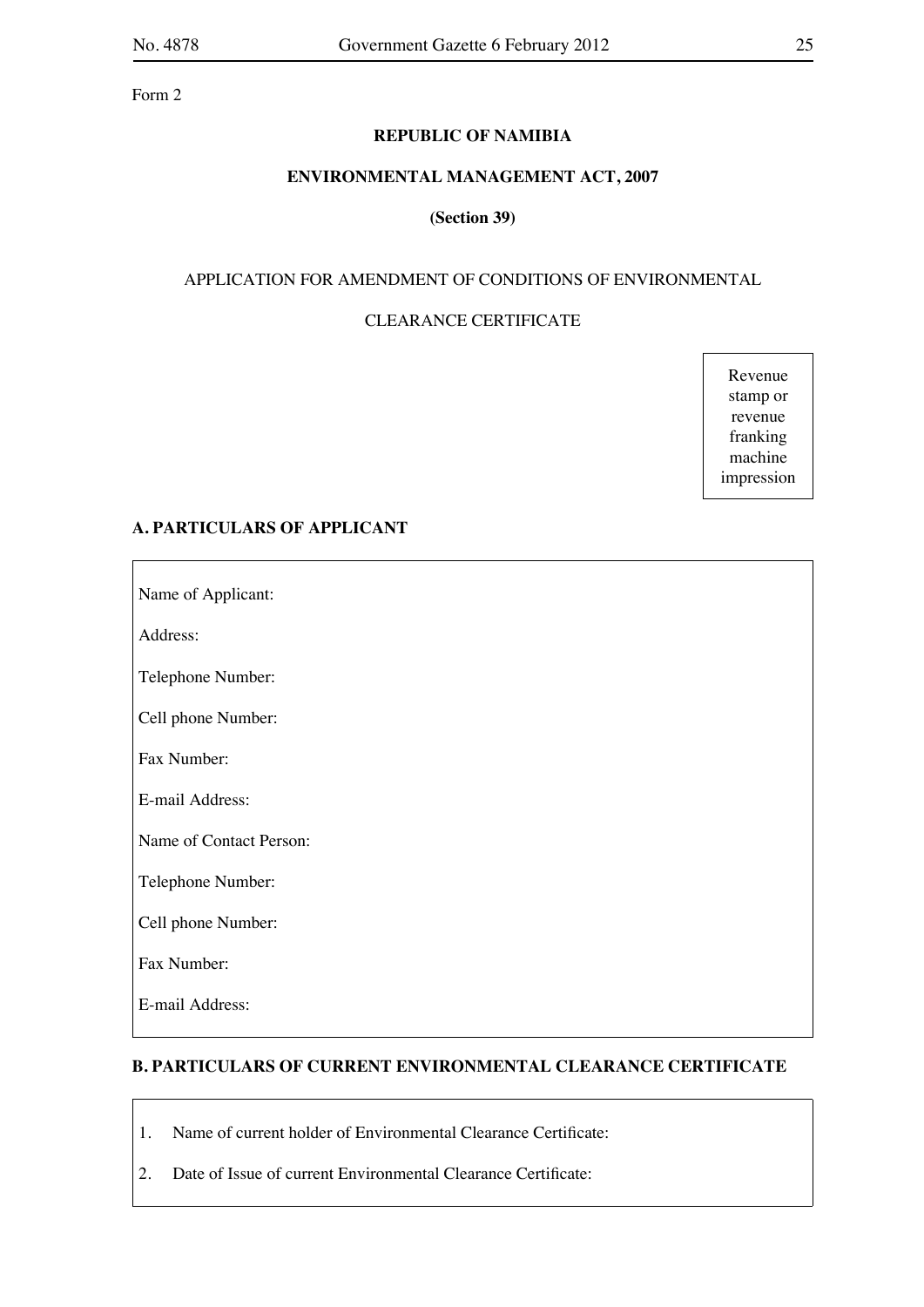#### **PART C PROPOSED AMENDMENTS TO THE CONDITIONS IN CURRENT**

- 1. Condition(s) on the Current Environmental Clearance Certificate:
- 2. Proposed Amendment(s):
- 3. Reason for Amendment(s):
- 4. Describe the environmental changes arising from the proposed amendment(s):
- 5. Describe how the environment and the community might be affected by the proposed amendment(s):
- 6. Describe how and to what extent the environmental performance requirements set out in the assessment report previously approved or activity profile previously submitted for this activity may be affected:
- 7. Describe any additional measures proposed to eliminate, reduce or control any adverse environmental effect arising from the proposed amendment(s):

# **PART D DECLARATION BY APPLICANT**

I hereby certify that the particulars given above are correct and true to the best of my knowledge and belief. I understand the environmental clearance certificate may be suspended, amended or cancelled if any information given above is false, misleading, wrong or incomplete.

\_\_\_\_\_\_\_\_\_\_\_\_\_\_\_\_\_\_\_\_\_\_\_\_\_\_\_ \_\_\_\_\_\_\_\_\_\_\_\_\_\_\_\_\_\_\_\_\_\_\_\_\_\_\_\_\_\_ \_\_\_\_\_\_\_\_\_\_\_\_\_\_\_\_\_\_\_\_ Signature of Applicant Full Name in Block Letters Position

on behalf of

**Date Date**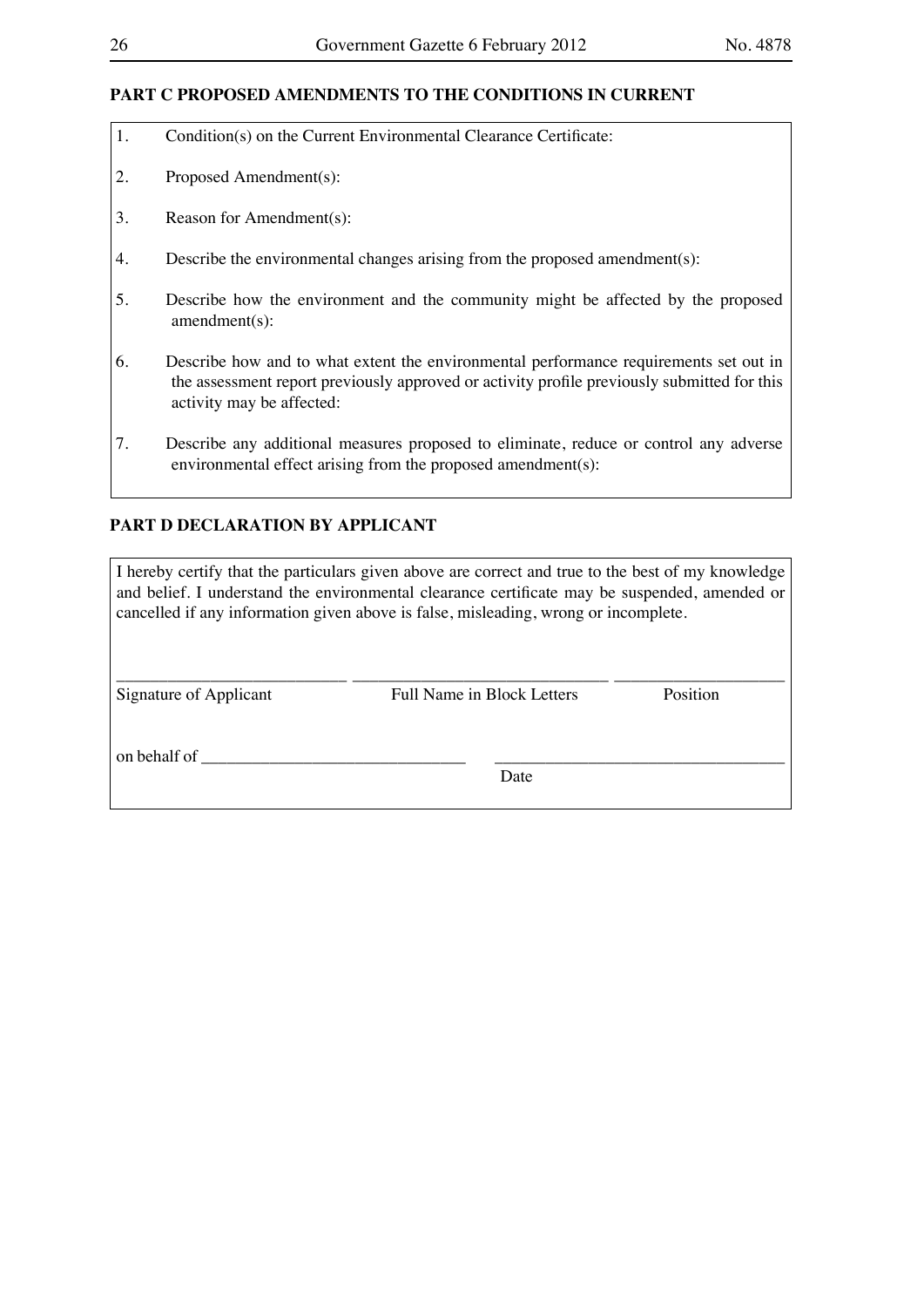Form 3

# **REPUBLIC OF NAMIBIA**

# ENVIRONMENTAL MANAGEMENT ACT, 2007

# (Section 50)

#### **APPEAL APPLICATION**

Revenue stamp or revenue franking machine impression

| To: Secretary of the Appeal Panel                                                                                                       |  |  |  |  |
|-----------------------------------------------------------------------------------------------------------------------------------------|--|--|--|--|
| 1. Full name of Appellant:                                                                                                              |  |  |  |  |
|                                                                                                                                         |  |  |  |  |
| 2. Address of Appellant:                                                                                                                |  |  |  |  |
|                                                                                                                                         |  |  |  |  |
|                                                                                                                                         |  |  |  |  |
|                                                                                                                                         |  |  |  |  |
|                                                                                                                                         |  |  |  |  |
| 3. Full name and address of Duly Authorised Representative for service:                                                                 |  |  |  |  |
|                                                                                                                                         |  |  |  |  |
|                                                                                                                                         |  |  |  |  |
|                                                                                                                                         |  |  |  |  |
|                                                                                                                                         |  |  |  |  |
| 4. Details of decision appealed against:<br>(Attach a copy of decision and indicate the particular aspect being the subject of appeal.) |  |  |  |  |
|                                                                                                                                         |  |  |  |  |
|                                                                                                                                         |  |  |  |  |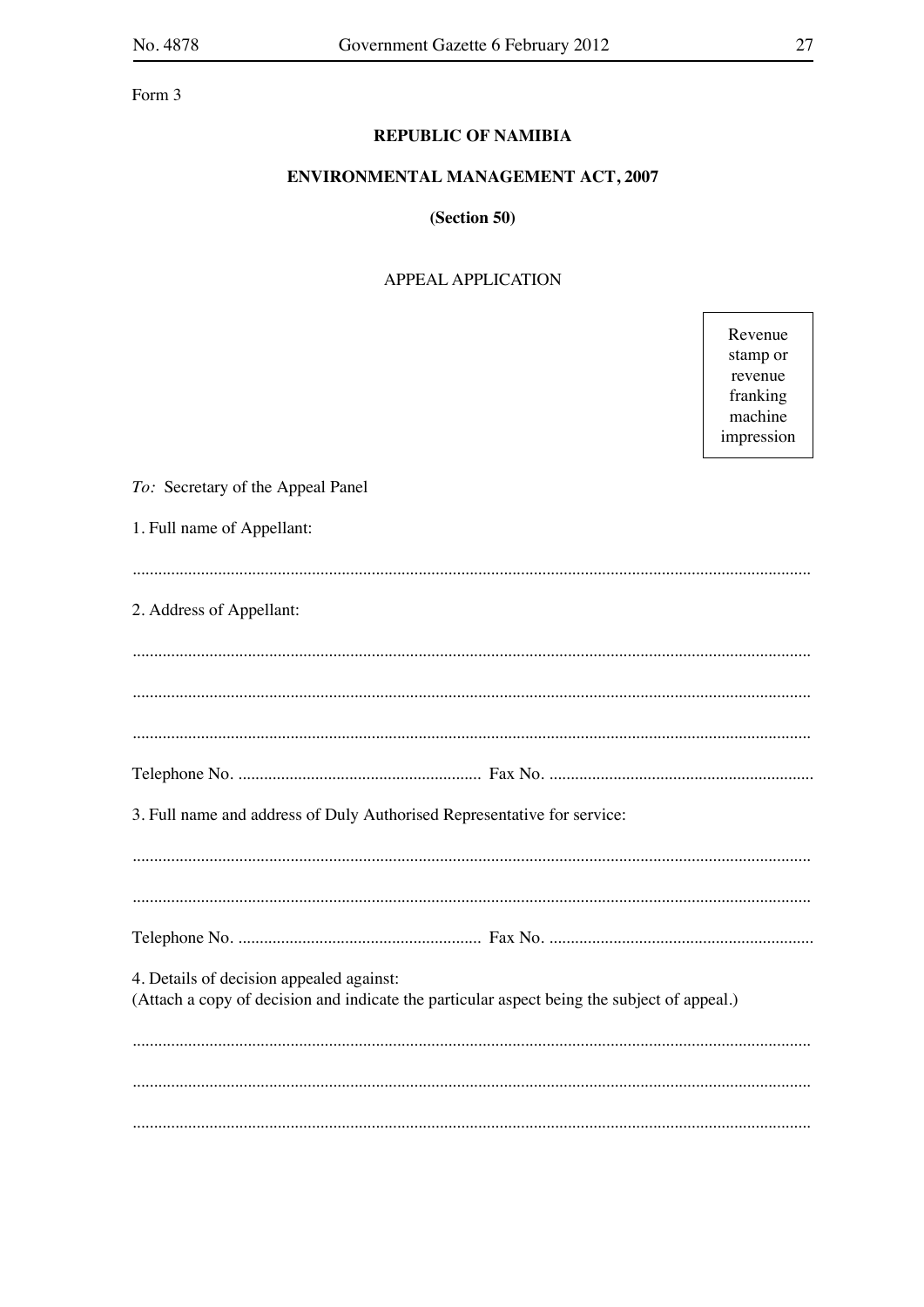| 5. The grounds of appeal are:                                                                                                                  |
|------------------------------------------------------------------------------------------------------------------------------------------------|
|                                                                                                                                                |
|                                                                                                                                                |
| 6. A detailed description of the matter to which the appeal relates is as follows:                                                             |
|                                                                                                                                                |
|                                                                                                                                                |
| 7. A description of each document or thing the appellant intends to produce at the hearing is as<br>follows:                                   |
|                                                                                                                                                |
|                                                                                                                                                |
| 8. The name, address, telephone number, fax number and title of each witness the appellant intends<br>to call on his behalf at the hearing is: |
|                                                                                                                                                |
|                                                                                                                                                |
|                                                                                                                                                |
| 9. The particulars of evidence to be given by the witnesses are:                                                                               |
|                                                                                                                                                |
|                                                                                                                                                |
| (Appellant)                                                                                                                                    |
|                                                                                                                                                |

# **Please Note:**

1. This form must be completed fully in writing in accordance with the directions specified in the form and lodged with the Secretary of the Appeal Panel